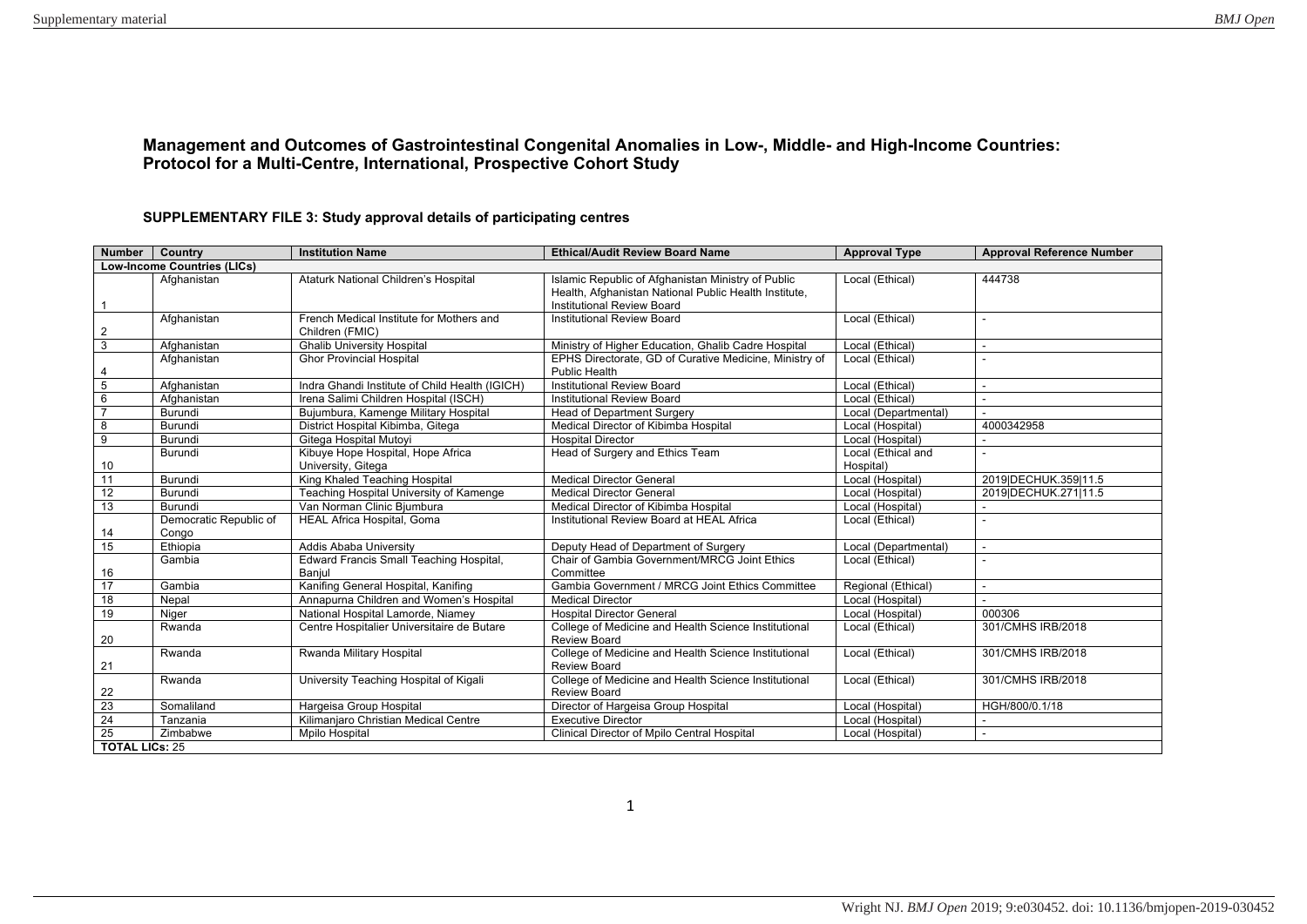| Hôpital Mère-Enfant EHS EL EULMA<br>26<br>Algeria<br>Institutional Ethical Committee of Ferhat ABBAS<br>Local (Ethical)<br>University SETIF<br>Ethical Committee of the University Mouloud Maameri<br>27<br>Local (Ethical)<br>Algeria<br>Hospital Chu Tizi-ouzou<br>de Tizi-ouzou<br><b>Institutional Ethics Comittee</b><br>28<br>Le Nefissa Hamoud University Hospital<br>Local (Ethical)<br>Algeria<br>29<br>Pediatric Hospital David Bernardino<br><b>Hospital Director</b><br>Local (Hospital)<br>55/09/DIRPED/HPDB/018<br>Angola<br>30<br>Children's Hospital of Santa Fe<br>Associate Director of Teaching and Research<br>Local (Hospital)<br>Argentina<br>31<br>Local (Hospital)<br>Clinica Pueyrredon<br><b>Medical Director</b><br>Argentina<br>32<br>Dr Humberto Notti Pediatric Hospital of<br><b>Executive Director</b><br>Local (Hospital)<br>3542-D-2018-04238-E-0-6<br>Argentina<br>Mendoza<br>Fundación Dr JR Villavicencio<br>33<br>Argentina<br><b>Clinical Investigation Ethical Committee</b><br>Local (Ethical)<br>$\sim$<br>34<br>Argentina<br>Chief of Department of Paediatric Surgery<br>Local (Departmental)<br>Fundacion Hospitalaria<br>$\overline{a}$<br>35<br>Hospital de Niños Victor J. Vilela, Rosario,<br>President of the Ethics Committee in Research<br>Local (Ethical)<br>Argentina<br>Santa Fe<br>36<br>Hospital Escuela Eva Perón, Rosario<br>Argentina<br><b>Medical Director</b><br>Local (Hospital)<br>30630225<br>$\overline{37}$<br>Hospital Italiano de Buenos Aires, Buenos<br><b>Ethical Committee</b><br>Local (Ethical)<br>139/DGDOIN/14 Anexo 1<br>Argentina<br>Aires<br>Argentina<br>Hospital Provincial de Rosario<br>Local (Ethical)<br>38<br>Research Ethics Committee (CEI)<br>$\sim$<br>$\overline{39}$<br>Hospital Público Materno Infantil<br>President of the Advisory Commission on Teaching and<br>Local (Hospital)<br>Argentina<br>Investigation<br>Ethics committee in research<br>Hospital Rawson, San Juan<br>Local (Ethical)<br>33/18<br>40<br>Argentina<br>President of the Ethics Committee in Research<br>41<br>Maternidad Martin, Rosario, Santa Fe<br>Local (Ethical)<br>Argentina<br>Local (Hospital)<br>42<br>Argentina<br>Maternity Clinic Colón<br>Teaching and Research committee<br>$\sim$<br>43<br>Health Minister, Training, Teaching and Investigation<br>Materno Provincial<br>Local (Hospital)<br>Argentina<br>Committee<br><b>Surgical Director</b><br>44<br>Argentina<br>Maternoneonatal, Córdoba<br>Local (Departmental)<br>$\sim$<br>45<br><b>Deputy Medical Director</b><br>Argentina<br>Pediatric Hospital of Santiago del Estero<br>Local (Hospital)<br>46<br>Local (Hospital)<br>Argentina<br>Zona Norte Children Hospital<br><b>Medical Director</b><br>÷.<br>47<br>Bangabandhu Sheik Mujib Medical University<br>Chairman, Department of Paediatric Surgery<br>Local (Departmental)<br>Bangladesh<br>(BSMMU), Dhaka<br>Dhaka Medical College Hospital<br><b>Ethical Committee</b><br>48<br>Bangladesh<br>Local (Ethical)<br>MEU-DMC/ECC/2018/249<br>Bangladesh<br>Dhaka Shishu Hospital<br>Local (Hospital)<br>49<br><b>Hospital Authority</b><br>Republican Scientific Practical Centre of<br>50<br><b>Ethical Council</b><br>Local (Ethical)<br>1-18/394<br><b>Belarus</b><br>Pediatric Surgery, Minsk<br>Children's Hospital Manuel A. Villarroel<br>51<br><b>Bolivia</b><br><b>Medical Director</b><br>Local (Hospital)<br>Cochabamba<br>Hospital Hernandez Vera, Santa Cruz<br>Local (Hospital)<br>52<br><b>Bolivia</b><br><b>Medical Director</b><br>$\mathbf{r}$<br>53<br><b>Bolivia</b><br><b>Medical Director</b><br>Local (Hospital)<br>Hospital San Juan de Dios, Tarija<br>54<br>Mario Ortiz Children's Hospital Suarez, Santa<br><b>Medical Director</b><br>Local (Hospital)<br><b>Bolivia</b><br>L.<br>Cruz<br>Women's Hospital Percy Boland Rodriguez<br>Local (Hospital)<br>55<br><b>Bolivia</b><br><b>Medical Director</b><br>Santa Cruz<br>Clinic of Paediatric Surgery, Clinical Centre<br>56<br>Bosnia and Herzegovnia<br><b>Ethical Committee</b><br>Local (Ethical)<br>03-02-47488 (Protocol: 0602-<br>University of Sarajevo, Sarajevo<br>40400)<br>Associação de Ensino Superior de Nova Iguaçu<br>3.130.042<br>57<br>National (Ethical)<br><b>Brazil</b><br><b>National Ethical Committee</b> | <b>Middle-Income Countries (MICs)</b> |  |  |
|------------------------------------------------------------------------------------------------------------------------------------------------------------------------------------------------------------------------------------------------------------------------------------------------------------------------------------------------------------------------------------------------------------------------------------------------------------------------------------------------------------------------------------------------------------------------------------------------------------------------------------------------------------------------------------------------------------------------------------------------------------------------------------------------------------------------------------------------------------------------------------------------------------------------------------------------------------------------------------------------------------------------------------------------------------------------------------------------------------------------------------------------------------------------------------------------------------------------------------------------------------------------------------------------------------------------------------------------------------------------------------------------------------------------------------------------------------------------------------------------------------------------------------------------------------------------------------------------------------------------------------------------------------------------------------------------------------------------------------------------------------------------------------------------------------------------------------------------------------------------------------------------------------------------------------------------------------------------------------------------------------------------------------------------------------------------------------------------------------------------------------------------------------------------------------------------------------------------------------------------------------------------------------------------------------------------------------------------------------------------------------------------------------------------------------------------------------------------------------------------------------------------------------------------------------------------------------------------------------------------------------------------------------------------------------------------------------------------------------------------------------------------------------------------------------------------------------------------------------------------------------------------------------------------------------------------------------------------------------------------------------------------------------------------------------------------------------------------------------------------------------------------------------------------------------------------------------------------------------------------------------------------------------------------------------------------------------------------------------------------------------------------------------------------------------------------------------------------------------------------------------------------------------------------------------------------------------------------------------------------------------------------------------------------------------------------------------------------------------------------------------------------------------------------------------------------------------------------------------------------------------------------------------------------------------------------------------------------------------------------------------------------------------------------------------------------------------------------------------------------------------------------------------------------------------------------------------------------------------------------------------------------------------------------------------------------|---------------------------------------|--|--|
|                                                                                                                                                                                                                                                                                                                                                                                                                                                                                                                                                                                                                                                                                                                                                                                                                                                                                                                                                                                                                                                                                                                                                                                                                                                                                                                                                                                                                                                                                                                                                                                                                                                                                                                                                                                                                                                                                                                                                                                                                                                                                                                                                                                                                                                                                                                                                                                                                                                                                                                                                                                                                                                                                                                                                                                                                                                                                                                                                                                                                                                                                                                                                                                                                                                                                                                                                                                                                                                                                                                                                                                                                                                                                                                                                                                                                                                                                                                                                                                                                                                                                                                                                                                                                                                                                                                        |                                       |  |  |
|                                                                                                                                                                                                                                                                                                                                                                                                                                                                                                                                                                                                                                                                                                                                                                                                                                                                                                                                                                                                                                                                                                                                                                                                                                                                                                                                                                                                                                                                                                                                                                                                                                                                                                                                                                                                                                                                                                                                                                                                                                                                                                                                                                                                                                                                                                                                                                                                                                                                                                                                                                                                                                                                                                                                                                                                                                                                                                                                                                                                                                                                                                                                                                                                                                                                                                                                                                                                                                                                                                                                                                                                                                                                                                                                                                                                                                                                                                                                                                                                                                                                                                                                                                                                                                                                                                                        |                                       |  |  |
|                                                                                                                                                                                                                                                                                                                                                                                                                                                                                                                                                                                                                                                                                                                                                                                                                                                                                                                                                                                                                                                                                                                                                                                                                                                                                                                                                                                                                                                                                                                                                                                                                                                                                                                                                                                                                                                                                                                                                                                                                                                                                                                                                                                                                                                                                                                                                                                                                                                                                                                                                                                                                                                                                                                                                                                                                                                                                                                                                                                                                                                                                                                                                                                                                                                                                                                                                                                                                                                                                                                                                                                                                                                                                                                                                                                                                                                                                                                                                                                                                                                                                                                                                                                                                                                                                                                        |                                       |  |  |
|                                                                                                                                                                                                                                                                                                                                                                                                                                                                                                                                                                                                                                                                                                                                                                                                                                                                                                                                                                                                                                                                                                                                                                                                                                                                                                                                                                                                                                                                                                                                                                                                                                                                                                                                                                                                                                                                                                                                                                                                                                                                                                                                                                                                                                                                                                                                                                                                                                                                                                                                                                                                                                                                                                                                                                                                                                                                                                                                                                                                                                                                                                                                                                                                                                                                                                                                                                                                                                                                                                                                                                                                                                                                                                                                                                                                                                                                                                                                                                                                                                                                                                                                                                                                                                                                                                                        |                                       |  |  |
|                                                                                                                                                                                                                                                                                                                                                                                                                                                                                                                                                                                                                                                                                                                                                                                                                                                                                                                                                                                                                                                                                                                                                                                                                                                                                                                                                                                                                                                                                                                                                                                                                                                                                                                                                                                                                                                                                                                                                                                                                                                                                                                                                                                                                                                                                                                                                                                                                                                                                                                                                                                                                                                                                                                                                                                                                                                                                                                                                                                                                                                                                                                                                                                                                                                                                                                                                                                                                                                                                                                                                                                                                                                                                                                                                                                                                                                                                                                                                                                                                                                                                                                                                                                                                                                                                                                        |                                       |  |  |
|                                                                                                                                                                                                                                                                                                                                                                                                                                                                                                                                                                                                                                                                                                                                                                                                                                                                                                                                                                                                                                                                                                                                                                                                                                                                                                                                                                                                                                                                                                                                                                                                                                                                                                                                                                                                                                                                                                                                                                                                                                                                                                                                                                                                                                                                                                                                                                                                                                                                                                                                                                                                                                                                                                                                                                                                                                                                                                                                                                                                                                                                                                                                                                                                                                                                                                                                                                                                                                                                                                                                                                                                                                                                                                                                                                                                                                                                                                                                                                                                                                                                                                                                                                                                                                                                                                                        |                                       |  |  |
|                                                                                                                                                                                                                                                                                                                                                                                                                                                                                                                                                                                                                                                                                                                                                                                                                                                                                                                                                                                                                                                                                                                                                                                                                                                                                                                                                                                                                                                                                                                                                                                                                                                                                                                                                                                                                                                                                                                                                                                                                                                                                                                                                                                                                                                                                                                                                                                                                                                                                                                                                                                                                                                                                                                                                                                                                                                                                                                                                                                                                                                                                                                                                                                                                                                                                                                                                                                                                                                                                                                                                                                                                                                                                                                                                                                                                                                                                                                                                                                                                                                                                                                                                                                                                                                                                                                        |                                       |  |  |
|                                                                                                                                                                                                                                                                                                                                                                                                                                                                                                                                                                                                                                                                                                                                                                                                                                                                                                                                                                                                                                                                                                                                                                                                                                                                                                                                                                                                                                                                                                                                                                                                                                                                                                                                                                                                                                                                                                                                                                                                                                                                                                                                                                                                                                                                                                                                                                                                                                                                                                                                                                                                                                                                                                                                                                                                                                                                                                                                                                                                                                                                                                                                                                                                                                                                                                                                                                                                                                                                                                                                                                                                                                                                                                                                                                                                                                                                                                                                                                                                                                                                                                                                                                                                                                                                                                                        |                                       |  |  |
|                                                                                                                                                                                                                                                                                                                                                                                                                                                                                                                                                                                                                                                                                                                                                                                                                                                                                                                                                                                                                                                                                                                                                                                                                                                                                                                                                                                                                                                                                                                                                                                                                                                                                                                                                                                                                                                                                                                                                                                                                                                                                                                                                                                                                                                                                                                                                                                                                                                                                                                                                                                                                                                                                                                                                                                                                                                                                                                                                                                                                                                                                                                                                                                                                                                                                                                                                                                                                                                                                                                                                                                                                                                                                                                                                                                                                                                                                                                                                                                                                                                                                                                                                                                                                                                                                                                        |                                       |  |  |
|                                                                                                                                                                                                                                                                                                                                                                                                                                                                                                                                                                                                                                                                                                                                                                                                                                                                                                                                                                                                                                                                                                                                                                                                                                                                                                                                                                                                                                                                                                                                                                                                                                                                                                                                                                                                                                                                                                                                                                                                                                                                                                                                                                                                                                                                                                                                                                                                                                                                                                                                                                                                                                                                                                                                                                                                                                                                                                                                                                                                                                                                                                                                                                                                                                                                                                                                                                                                                                                                                                                                                                                                                                                                                                                                                                                                                                                                                                                                                                                                                                                                                                                                                                                                                                                                                                                        |                                       |  |  |
|                                                                                                                                                                                                                                                                                                                                                                                                                                                                                                                                                                                                                                                                                                                                                                                                                                                                                                                                                                                                                                                                                                                                                                                                                                                                                                                                                                                                                                                                                                                                                                                                                                                                                                                                                                                                                                                                                                                                                                                                                                                                                                                                                                                                                                                                                                                                                                                                                                                                                                                                                                                                                                                                                                                                                                                                                                                                                                                                                                                                                                                                                                                                                                                                                                                                                                                                                                                                                                                                                                                                                                                                                                                                                                                                                                                                                                                                                                                                                                                                                                                                                                                                                                                                                                                                                                                        |                                       |  |  |
|                                                                                                                                                                                                                                                                                                                                                                                                                                                                                                                                                                                                                                                                                                                                                                                                                                                                                                                                                                                                                                                                                                                                                                                                                                                                                                                                                                                                                                                                                                                                                                                                                                                                                                                                                                                                                                                                                                                                                                                                                                                                                                                                                                                                                                                                                                                                                                                                                                                                                                                                                                                                                                                                                                                                                                                                                                                                                                                                                                                                                                                                                                                                                                                                                                                                                                                                                                                                                                                                                                                                                                                                                                                                                                                                                                                                                                                                                                                                                                                                                                                                                                                                                                                                                                                                                                                        |                                       |  |  |
|                                                                                                                                                                                                                                                                                                                                                                                                                                                                                                                                                                                                                                                                                                                                                                                                                                                                                                                                                                                                                                                                                                                                                                                                                                                                                                                                                                                                                                                                                                                                                                                                                                                                                                                                                                                                                                                                                                                                                                                                                                                                                                                                                                                                                                                                                                                                                                                                                                                                                                                                                                                                                                                                                                                                                                                                                                                                                                                                                                                                                                                                                                                                                                                                                                                                                                                                                                                                                                                                                                                                                                                                                                                                                                                                                                                                                                                                                                                                                                                                                                                                                                                                                                                                                                                                                                                        |                                       |  |  |
|                                                                                                                                                                                                                                                                                                                                                                                                                                                                                                                                                                                                                                                                                                                                                                                                                                                                                                                                                                                                                                                                                                                                                                                                                                                                                                                                                                                                                                                                                                                                                                                                                                                                                                                                                                                                                                                                                                                                                                                                                                                                                                                                                                                                                                                                                                                                                                                                                                                                                                                                                                                                                                                                                                                                                                                                                                                                                                                                                                                                                                                                                                                                                                                                                                                                                                                                                                                                                                                                                                                                                                                                                                                                                                                                                                                                                                                                                                                                                                                                                                                                                                                                                                                                                                                                                                                        |                                       |  |  |
|                                                                                                                                                                                                                                                                                                                                                                                                                                                                                                                                                                                                                                                                                                                                                                                                                                                                                                                                                                                                                                                                                                                                                                                                                                                                                                                                                                                                                                                                                                                                                                                                                                                                                                                                                                                                                                                                                                                                                                                                                                                                                                                                                                                                                                                                                                                                                                                                                                                                                                                                                                                                                                                                                                                                                                                                                                                                                                                                                                                                                                                                                                                                                                                                                                                                                                                                                                                                                                                                                                                                                                                                                                                                                                                                                                                                                                                                                                                                                                                                                                                                                                                                                                                                                                                                                                                        |                                       |  |  |
|                                                                                                                                                                                                                                                                                                                                                                                                                                                                                                                                                                                                                                                                                                                                                                                                                                                                                                                                                                                                                                                                                                                                                                                                                                                                                                                                                                                                                                                                                                                                                                                                                                                                                                                                                                                                                                                                                                                                                                                                                                                                                                                                                                                                                                                                                                                                                                                                                                                                                                                                                                                                                                                                                                                                                                                                                                                                                                                                                                                                                                                                                                                                                                                                                                                                                                                                                                                                                                                                                                                                                                                                                                                                                                                                                                                                                                                                                                                                                                                                                                                                                                                                                                                                                                                                                                                        |                                       |  |  |
|                                                                                                                                                                                                                                                                                                                                                                                                                                                                                                                                                                                                                                                                                                                                                                                                                                                                                                                                                                                                                                                                                                                                                                                                                                                                                                                                                                                                                                                                                                                                                                                                                                                                                                                                                                                                                                                                                                                                                                                                                                                                                                                                                                                                                                                                                                                                                                                                                                                                                                                                                                                                                                                                                                                                                                                                                                                                                                                                                                                                                                                                                                                                                                                                                                                                                                                                                                                                                                                                                                                                                                                                                                                                                                                                                                                                                                                                                                                                                                                                                                                                                                                                                                                                                                                                                                                        |                                       |  |  |
|                                                                                                                                                                                                                                                                                                                                                                                                                                                                                                                                                                                                                                                                                                                                                                                                                                                                                                                                                                                                                                                                                                                                                                                                                                                                                                                                                                                                                                                                                                                                                                                                                                                                                                                                                                                                                                                                                                                                                                                                                                                                                                                                                                                                                                                                                                                                                                                                                                                                                                                                                                                                                                                                                                                                                                                                                                                                                                                                                                                                                                                                                                                                                                                                                                                                                                                                                                                                                                                                                                                                                                                                                                                                                                                                                                                                                                                                                                                                                                                                                                                                                                                                                                                                                                                                                                                        |                                       |  |  |
|                                                                                                                                                                                                                                                                                                                                                                                                                                                                                                                                                                                                                                                                                                                                                                                                                                                                                                                                                                                                                                                                                                                                                                                                                                                                                                                                                                                                                                                                                                                                                                                                                                                                                                                                                                                                                                                                                                                                                                                                                                                                                                                                                                                                                                                                                                                                                                                                                                                                                                                                                                                                                                                                                                                                                                                                                                                                                                                                                                                                                                                                                                                                                                                                                                                                                                                                                                                                                                                                                                                                                                                                                                                                                                                                                                                                                                                                                                                                                                                                                                                                                                                                                                                                                                                                                                                        |                                       |  |  |
|                                                                                                                                                                                                                                                                                                                                                                                                                                                                                                                                                                                                                                                                                                                                                                                                                                                                                                                                                                                                                                                                                                                                                                                                                                                                                                                                                                                                                                                                                                                                                                                                                                                                                                                                                                                                                                                                                                                                                                                                                                                                                                                                                                                                                                                                                                                                                                                                                                                                                                                                                                                                                                                                                                                                                                                                                                                                                                                                                                                                                                                                                                                                                                                                                                                                                                                                                                                                                                                                                                                                                                                                                                                                                                                                                                                                                                                                                                                                                                                                                                                                                                                                                                                                                                                                                                                        |                                       |  |  |
|                                                                                                                                                                                                                                                                                                                                                                                                                                                                                                                                                                                                                                                                                                                                                                                                                                                                                                                                                                                                                                                                                                                                                                                                                                                                                                                                                                                                                                                                                                                                                                                                                                                                                                                                                                                                                                                                                                                                                                                                                                                                                                                                                                                                                                                                                                                                                                                                                                                                                                                                                                                                                                                                                                                                                                                                                                                                                                                                                                                                                                                                                                                                                                                                                                                                                                                                                                                                                                                                                                                                                                                                                                                                                                                                                                                                                                                                                                                                                                                                                                                                                                                                                                                                                                                                                                                        |                                       |  |  |
|                                                                                                                                                                                                                                                                                                                                                                                                                                                                                                                                                                                                                                                                                                                                                                                                                                                                                                                                                                                                                                                                                                                                                                                                                                                                                                                                                                                                                                                                                                                                                                                                                                                                                                                                                                                                                                                                                                                                                                                                                                                                                                                                                                                                                                                                                                                                                                                                                                                                                                                                                                                                                                                                                                                                                                                                                                                                                                                                                                                                                                                                                                                                                                                                                                                                                                                                                                                                                                                                                                                                                                                                                                                                                                                                                                                                                                                                                                                                                                                                                                                                                                                                                                                                                                                                                                                        |                                       |  |  |
|                                                                                                                                                                                                                                                                                                                                                                                                                                                                                                                                                                                                                                                                                                                                                                                                                                                                                                                                                                                                                                                                                                                                                                                                                                                                                                                                                                                                                                                                                                                                                                                                                                                                                                                                                                                                                                                                                                                                                                                                                                                                                                                                                                                                                                                                                                                                                                                                                                                                                                                                                                                                                                                                                                                                                                                                                                                                                                                                                                                                                                                                                                                                                                                                                                                                                                                                                                                                                                                                                                                                                                                                                                                                                                                                                                                                                                                                                                                                                                                                                                                                                                                                                                                                                                                                                                                        |                                       |  |  |
|                                                                                                                                                                                                                                                                                                                                                                                                                                                                                                                                                                                                                                                                                                                                                                                                                                                                                                                                                                                                                                                                                                                                                                                                                                                                                                                                                                                                                                                                                                                                                                                                                                                                                                                                                                                                                                                                                                                                                                                                                                                                                                                                                                                                                                                                                                                                                                                                                                                                                                                                                                                                                                                                                                                                                                                                                                                                                                                                                                                                                                                                                                                                                                                                                                                                                                                                                                                                                                                                                                                                                                                                                                                                                                                                                                                                                                                                                                                                                                                                                                                                                                                                                                                                                                                                                                                        |                                       |  |  |
|                                                                                                                                                                                                                                                                                                                                                                                                                                                                                                                                                                                                                                                                                                                                                                                                                                                                                                                                                                                                                                                                                                                                                                                                                                                                                                                                                                                                                                                                                                                                                                                                                                                                                                                                                                                                                                                                                                                                                                                                                                                                                                                                                                                                                                                                                                                                                                                                                                                                                                                                                                                                                                                                                                                                                                                                                                                                                                                                                                                                                                                                                                                                                                                                                                                                                                                                                                                                                                                                                                                                                                                                                                                                                                                                                                                                                                                                                                                                                                                                                                                                                                                                                                                                                                                                                                                        |                                       |  |  |
|                                                                                                                                                                                                                                                                                                                                                                                                                                                                                                                                                                                                                                                                                                                                                                                                                                                                                                                                                                                                                                                                                                                                                                                                                                                                                                                                                                                                                                                                                                                                                                                                                                                                                                                                                                                                                                                                                                                                                                                                                                                                                                                                                                                                                                                                                                                                                                                                                                                                                                                                                                                                                                                                                                                                                                                                                                                                                                                                                                                                                                                                                                                                                                                                                                                                                                                                                                                                                                                                                                                                                                                                                                                                                                                                                                                                                                                                                                                                                                                                                                                                                                                                                                                                                                                                                                                        |                                       |  |  |
|                                                                                                                                                                                                                                                                                                                                                                                                                                                                                                                                                                                                                                                                                                                                                                                                                                                                                                                                                                                                                                                                                                                                                                                                                                                                                                                                                                                                                                                                                                                                                                                                                                                                                                                                                                                                                                                                                                                                                                                                                                                                                                                                                                                                                                                                                                                                                                                                                                                                                                                                                                                                                                                                                                                                                                                                                                                                                                                                                                                                                                                                                                                                                                                                                                                                                                                                                                                                                                                                                                                                                                                                                                                                                                                                                                                                                                                                                                                                                                                                                                                                                                                                                                                                                                                                                                                        |                                       |  |  |
|                                                                                                                                                                                                                                                                                                                                                                                                                                                                                                                                                                                                                                                                                                                                                                                                                                                                                                                                                                                                                                                                                                                                                                                                                                                                                                                                                                                                                                                                                                                                                                                                                                                                                                                                                                                                                                                                                                                                                                                                                                                                                                                                                                                                                                                                                                                                                                                                                                                                                                                                                                                                                                                                                                                                                                                                                                                                                                                                                                                                                                                                                                                                                                                                                                                                                                                                                                                                                                                                                                                                                                                                                                                                                                                                                                                                                                                                                                                                                                                                                                                                                                                                                                                                                                                                                                                        |                                       |  |  |
|                                                                                                                                                                                                                                                                                                                                                                                                                                                                                                                                                                                                                                                                                                                                                                                                                                                                                                                                                                                                                                                                                                                                                                                                                                                                                                                                                                                                                                                                                                                                                                                                                                                                                                                                                                                                                                                                                                                                                                                                                                                                                                                                                                                                                                                                                                                                                                                                                                                                                                                                                                                                                                                                                                                                                                                                                                                                                                                                                                                                                                                                                                                                                                                                                                                                                                                                                                                                                                                                                                                                                                                                                                                                                                                                                                                                                                                                                                                                                                                                                                                                                                                                                                                                                                                                                                                        |                                       |  |  |
|                                                                                                                                                                                                                                                                                                                                                                                                                                                                                                                                                                                                                                                                                                                                                                                                                                                                                                                                                                                                                                                                                                                                                                                                                                                                                                                                                                                                                                                                                                                                                                                                                                                                                                                                                                                                                                                                                                                                                                                                                                                                                                                                                                                                                                                                                                                                                                                                                                                                                                                                                                                                                                                                                                                                                                                                                                                                                                                                                                                                                                                                                                                                                                                                                                                                                                                                                                                                                                                                                                                                                                                                                                                                                                                                                                                                                                                                                                                                                                                                                                                                                                                                                                                                                                                                                                                        |                                       |  |  |
|                                                                                                                                                                                                                                                                                                                                                                                                                                                                                                                                                                                                                                                                                                                                                                                                                                                                                                                                                                                                                                                                                                                                                                                                                                                                                                                                                                                                                                                                                                                                                                                                                                                                                                                                                                                                                                                                                                                                                                                                                                                                                                                                                                                                                                                                                                                                                                                                                                                                                                                                                                                                                                                                                                                                                                                                                                                                                                                                                                                                                                                                                                                                                                                                                                                                                                                                                                                                                                                                                                                                                                                                                                                                                                                                                                                                                                                                                                                                                                                                                                                                                                                                                                                                                                                                                                                        |                                       |  |  |
|                                                                                                                                                                                                                                                                                                                                                                                                                                                                                                                                                                                                                                                                                                                                                                                                                                                                                                                                                                                                                                                                                                                                                                                                                                                                                                                                                                                                                                                                                                                                                                                                                                                                                                                                                                                                                                                                                                                                                                                                                                                                                                                                                                                                                                                                                                                                                                                                                                                                                                                                                                                                                                                                                                                                                                                                                                                                                                                                                                                                                                                                                                                                                                                                                                                                                                                                                                                                                                                                                                                                                                                                                                                                                                                                                                                                                                                                                                                                                                                                                                                                                                                                                                                                                                                                                                                        |                                       |  |  |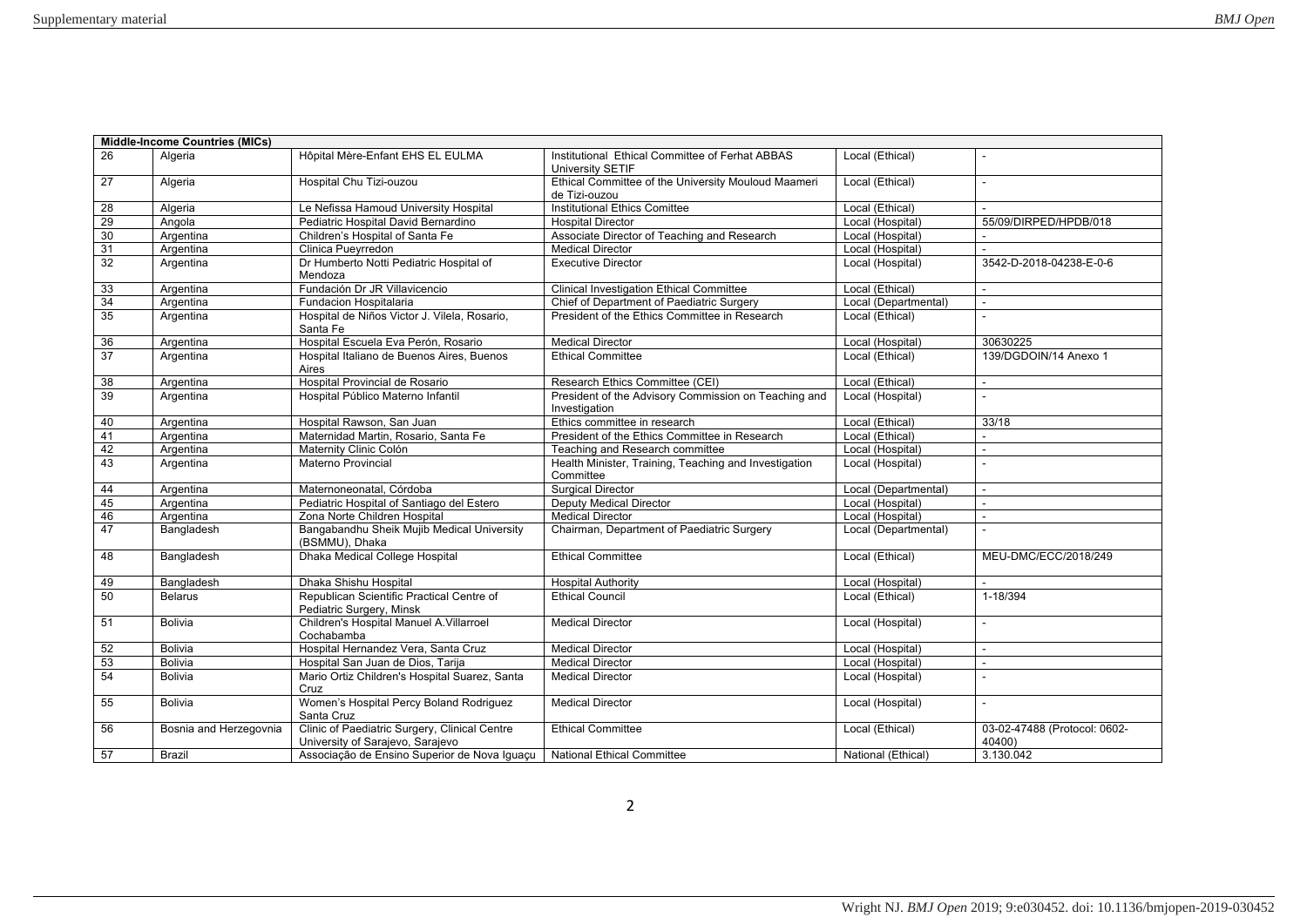| 58              | Brazil        | Associação Hospitalar de Prot Infancia Dr. Raul<br>Carneiro      | <b>National Ethical Committee</b> | National (Ethical)                       | 3.130.042      |
|-----------------|---------------|------------------------------------------------------------------|-----------------------------------|------------------------------------------|----------------|
| 59              | <b>Brazil</b> | Botucatu Medical School, State of Sao Paulo<br>University        | <b>National Ethical Committee</b> | National (Ethical)                       | 3.130.042      |
| 60              | Brazil        | Centro de Ensino São Lucas Ltda/RO                               | <b>National Ethical Committee</b> | National (Ethical)                       | 3.130.042      |
| 61              | Brazil        | Clinical Hospital from Federal University of                     | National Ethical Committee        | National (Ethical)                       | 3.130.042      |
|                 | <b>Brazil</b> | Uberlandia<br>Federal University of Minas Gerais                 | <b>National Ethical Committee</b> |                                          | 3.130.042      |
| 62<br>63        | <b>Brazil</b> | Federal University of Parana                                     | <b>National Ethical Committee</b> | National (Ethical)<br>National (Ethical) | 3.130.042      |
| 64              | Brazil        |                                                                  | <b>National Ethical Committee</b> |                                          |                |
|                 |               | Fundação Facudade Regional de Medicina S J<br>Rio Preto          |                                   | National (Ethical)                       | 3.130.042      |
| 65              | <b>Brazil</b> | Fundação Hospitalar Blumenau: Hospital Santo<br>Antoni           | <b>National Ethical Committee</b> | National (Ethical)                       | 3.130.042      |
| 66              | Brazil        | Hospital da Criança Santo Antônio - Santa<br>Casa/RS             | <b>National Ethical Committee</b> | National (Ethical)                       | 3.130.042      |
| 67              | <b>Brazil</b> | Hospital da Luz/ São Paulo - SP                                  | <b>National Ethical Committee</b> | National (Ethical)                       | 3.130.042      |
| 68              | Brazil        | Hospital de Base Dr. Ary Pinheiro, Porto Velho                   | <b>National Ethical Committee</b> | National (Ethical)                       | 3.130.042      |
| 69              | <b>Brazil</b> | Hospital do Rocio                                                | <b>National Ethical Committee</b> | National (Ethical)                       | 3.130.042      |
| 70              | <b>Brazil</b> | Hospital Federal de Bonsucesso                                   | <b>National Ethical Committee</b> | National (Ethical)                       | 3.130.042      |
| 71              | Brazil        | Hospital Infantil Jona de Gusmão/ SES - SC                       | <b>National Ethical Committee</b> | National (Ethical)                       | 3.130.042      |
| 72              | <b>Brazil</b> | Hospital Jorge Valente/ Salvador - BA                            | <b>National Ethical Committee</b> | National (Ethical)                       | 3.130.042      |
| 73              | Brazil        | Hospital Materno Infantil de Brasília - HMIB                     | <b>National Ethical Committee</b> | National (Ethical)                       | 3.130.042      |
| $\overline{74}$ | <b>Brazil</b> | Hospital Nossa Senhora da Conceição SA                           | <b>National Ethical Committee</b> | National (Ethical)                       | 3.130.042      |
| 75              | Brazil        | Hospital Santo Antônio Blumenau Santa<br>Catarina                | <b>National Ethical Committee</b> | National (Ethical)                       | 3.130.042      |
| 76              | <b>Brazil</b> | Hospital Universitário de Santa Maria                            | <b>National Ethical Committee</b> | National (Ethical)                       | 3.130.042      |
| $\overline{77}$ | <b>Brazil</b> | Hospital Universitário do Oeste do Paraná                        | <b>National Ethical Committee</b> | National (Ethical)                       | 3.130.042      |
| $\overline{78}$ | <b>Brazil</b> | Hospitalar Municipal do M'boi Mirim/ São Paulo<br>- SP           | <b>National Ethical Committee</b> | National (Ethical)                       | 3.130.042      |
| 79              | <b>Brazil</b> | Instituto de Medicina Integral Professor<br>Fernando Figueira    | <b>National Ethical Committee</b> | National (Ethical)                       | 3.130.042      |
| 80              | Brazil        | Instituto Fernandes Figueira, Rio de Janeiro                     | <b>National Ethical Committee</b> | National (Ethical)                       | 3.130.042      |
| 81              | <b>Brazil</b> | Irmandade da Santa Casa de Misericórdia de<br>Santos             | <b>National Ethical Committee</b> | National (Ethical)                       | 3.130.042      |
| 82              | <b>Brazil</b> | Irmandade Nossa Senhora das Merces de<br>Montes Claros           | <b>National Ethical Committee</b> | National (Ethical)                       | 3.130.042      |
| 83              | Brazil        | Instituto Fernandes Figueira, Rio de Janeiro                     | <b>National Ethical Committee</b> | National (Ethical)                       | 3.130.042      |
| 84              | Brazil        | SPDM - Associação Paulista para o<br>Desenvolvimento da Medicina | <b>National Ethical Committee</b> | National (Ethical)                       | 3.130.042      |
| 85              | <b>Brazil</b> | Universidade Estadual de Montes Claros -<br><b>UNIMONTES</b>     | <b>National Ethical Committee</b> | National (Ethical)                       | 3.130.042      |
| 86              | <b>Brazil</b> | Universidade Federal de São Paulo -<br>UNIFESP/EPM               | <b>National Ethical Committee</b> | National (Ethical)                       | 3.130.042      |
| 87              | Brazil        | University Hospital, Porto Alegre                                | <b>National Ethical Committee</b> | National (Ethical)                       | 3.130.042      |
| 88              | Cameroon      | Mbingo Hospital in North West Cameroon                           | Institutional Review Board        | Local (Ethical)                          |                |
| 89              | China         | Bayi Children's Hospital                                         | Research Ethics Criteria          | Local (Ethical)                          | $\blacksquare$ |
| 90              | China         | Children's Hospital of Shanghai                                  | In Chinese script                 | Local (Ethical)                          | ÷.             |
|                 |               |                                                                  |                                   |                                          |                |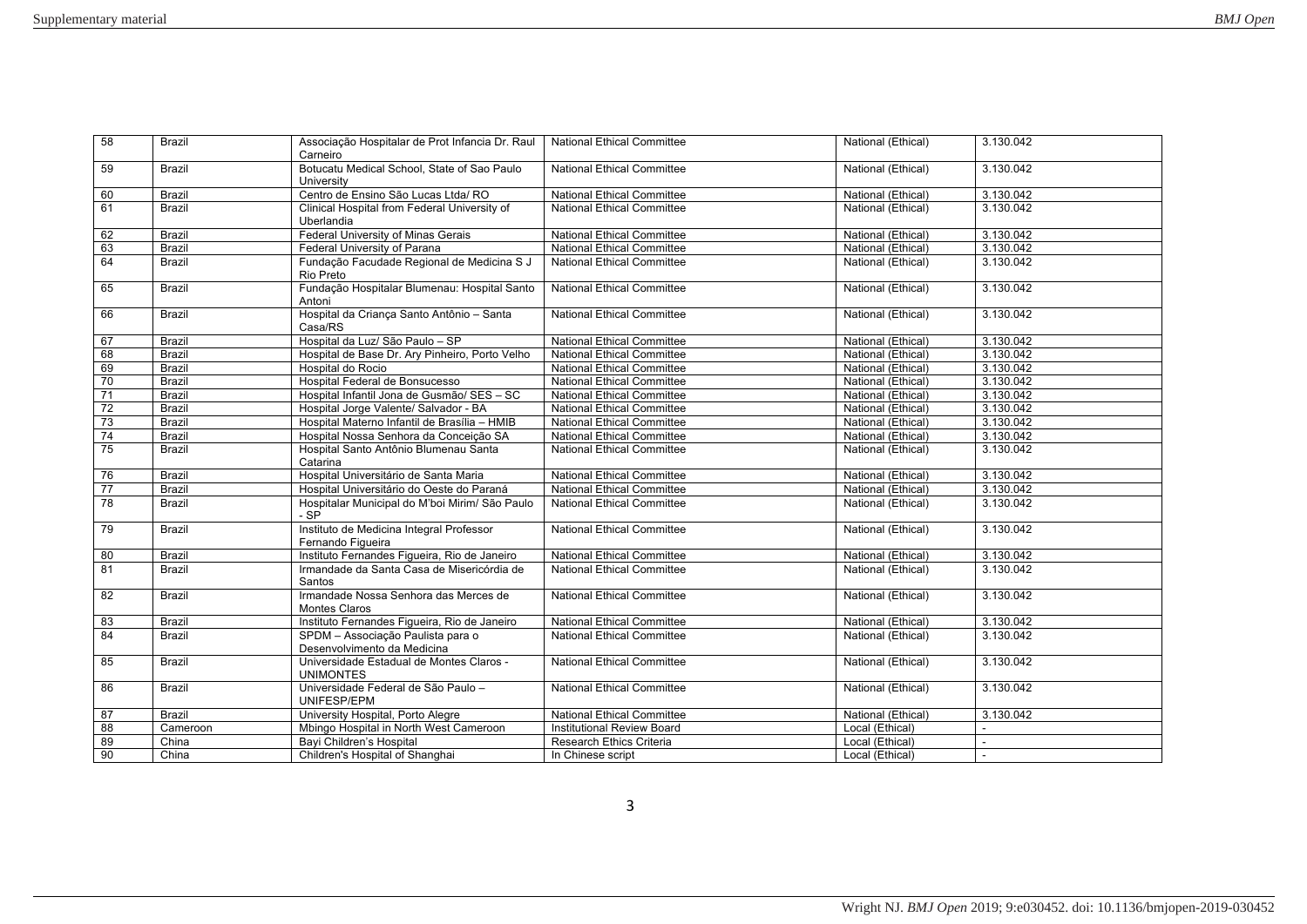| 91               | China              | Children's Hospital of Soochow University                                                     | President of the Seventh Medical Center of PLA<br><b>General Hospital</b>      | Local (Ethical)      |                            |
|------------------|--------------------|-----------------------------------------------------------------------------------------------|--------------------------------------------------------------------------------|----------------------|----------------------------|
| 92               | China              | Children's Hospital, Zhejiang University School<br>of Medicine, Binjiang District, Hangzhou   | <b>Hospital President and Ethics Committee</b>                                 | Local (Ethical)      | $\sim$                     |
| 93               | China              | First Affiliated Hospital of Xinjiang Medical<br>University                                   | Research Ethics Criteria                                                       | Local (Ethical)      | ÷.                         |
| 94               | China              | Hunan Children's Hospital                                                                     | In Chinese script                                                              | Local (Ethical)      | $\overline{a}$             |
| 95               | China              | Jinhua Municipal Central Hospital                                                             | <b>Research Ethics Committee</b>                                               | Local (Ethical)      |                            |
| 96               | China              | Kunming Children's Hospital                                                                   | <b>Medical Ethics Committee</b>                                                | Local (Ethical)      | $\sim$                     |
| 97               | China              | Nanjing Children's Hospital                                                                   | Research Ethics Criteria                                                       | Local (Ethical)      | $\sim$                     |
| 98               | China              | Ningbo Women Children's Hospital                                                              | Research Ethics Criteria                                                       | Local (Ethical)      |                            |
| 99               | China              | <b>Shengjing Hospital</b>                                                                     | In Chinese script                                                              | Local (Ethical)      | ÷.                         |
| 100              | China              | Wenzhou Medical University Affiliate 2 <sup>nd</sup><br>Hospital and Yuying Children Hospital | Research Ethics Criteria                                                       | Local (Ethical)      |                            |
| 101              | China              | Wuhan Children's Hospital                                                                     | In Chinese script                                                              | Local (Ethical)      | $\sim$                     |
| 102              | Colombia           | Bogota Hospital Militar Central                                                               | <b>Director General</b>                                                        | Local (Hospital)     | 2018046                    |
| 103              | Colombia           | Bogota Hospital San Jose Centro Society for<br>Surgery                                        | <b>President of Society</b>                                                    | Local (Departmental) |                            |
| 104              | Colombia           | Fundacion Valle de Lili Cali Colombia                                                         | Research and Biomedical Ethics Committee                                       | Local (Ethical)      | 234-2018                   |
| 105              | Colombia           | Materno Infantil Saludcoop, Villavicencio                                                     | <b>Medical Director</b>                                                        | Local (Hospital)     |                            |
| 106              | Dominican Republic | Hospital Infantil Dr. Robert Reid Cabral, Santa<br>Domingo                                    | <b>Investigational Committee</b>                                               | Local (Hospital)     |                            |
| 107              | Ecuador            | Hospital Especialidades Carlos Andrade Martin,<br>Quito                                       | <b>Technical Director</b>                                                      | Local (Hospital)     | IESS-HJCA-DT-2018-5098-M   |
| 108              | Ecuador            | Hospital de Especialidades José Carrasco<br>Arteaga, Cuenca                                   | <b>Hospital Director</b>                                                       | Local (Hospital)     |                            |
| 109              | Ecuador            | Hospital de Los Valles                                                                        | <b>Medical Director</b>                                                        | Local (Hospital)     |                            |
| 110              | Ecuador            | Hospital General del Norte de Guayaquil                                                       | Deputy Director of Teaching                                                    | Local (Hospital)     | IESS-HG-NGC-DO-2018-0008-O |
| $\overline{111}$ | Ecuador            | Omni Hospital, Gayaquil                                                                       | <b>Director of Teaching</b>                                                    | Local (Hospital)     |                            |
| 112              | Egypt              | Al Zahra Hospital                                                                             | In Arabic script                                                               | Local (Ethical)      |                            |
| 113              | Eqypt              | Alexandria University Children's Hospital                                                     | <b>Ethics Committee</b>                                                        | Local (ethical)      | 0304041                    |
| $\frac{114}{2}$  | Egypt              | <b>Assiut University Hospital</b>                                                             | In Arabic script                                                               | Local (Ethical)      |                            |
| 115              | Egypt              | Mansoura University Children's Hospital                                                       | Head of Department of Pediatric Surgery Council                                | Local (Departmental) | 0032610/2020/81A           |
| 116              | Egypt              | Nasser Institution for Research and Treatment.<br>Cairo                                       | <b>Hospital Director Letter</b>                                                | Local (Ethical)      |                            |
| 117              | Egypt              | <b>Tanta University Hospital</b>                                                              | In Arabic script                                                               | Local (Ethical)      | $\sim$                     |
| 118              | Gabon              | Bongolo Hospital, Lebamba                                                                     | Institutional Review Board at Bongolo Hospital                                 | Local (Ethical)      |                            |
| 119              | Ghana              | Korle-Bu Teaching Hospital                                                                    | Scientific and Technical Committee & KBTH<br><b>Institutional Review Board</b> | Local (Ethical)      | KBTH/MIS/G3/19             |
| 120              | Ghana              | <b>Tamale Teaching Hospital</b>                                                               | Head of Research and Development                                               | Local (Ethical)      | TTH/R&D/SR/18/8            |
| 121              | India              | Bazaricherra, Karimganj District                                                              | Chairman Research Committee                                                    | Local (Ethical)      |                            |
| 122              | India              | Christian Medical college Ludhiana, Punjab                                                    | Institutional Research Committee                                               | Local (Ethical)      |                            |
| 123              | India              | Kasturba Medical College (Kasturba Hospital)<br>Manipal                                       | <b>Institutional Ethics Committee</b>                                          | Local (Ethical)      | ECR/146/Inst/KA/2013/RR-16 |
| 124              | India              | Makunda Christian Leprosy and General<br>Hospital, Bazaricherra, Karimganj District           | Chairman of Research Committee                                                 | Local (Ethical)      |                            |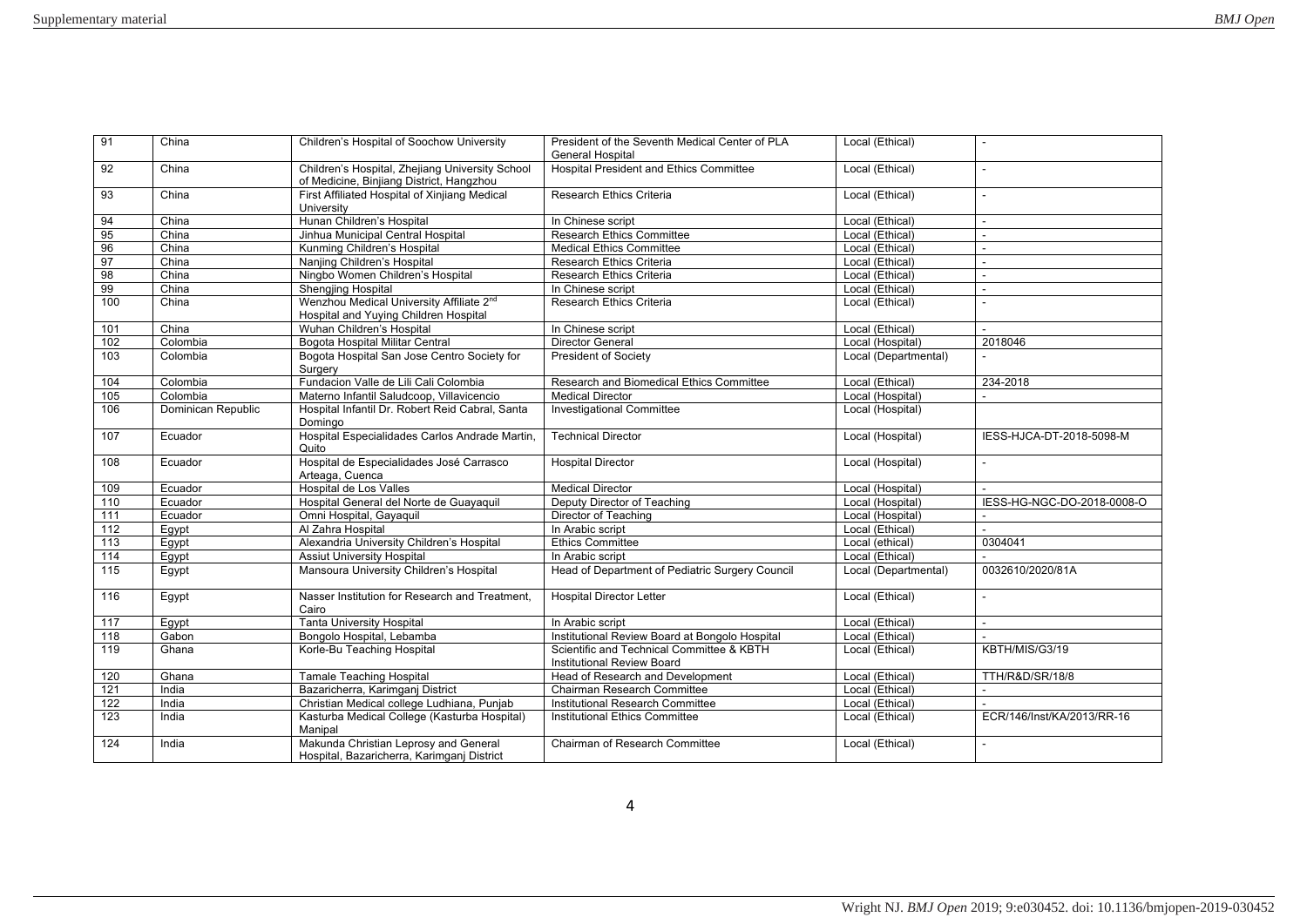| 125 | Indonesia | Dr Soetomo Hospital, Surabaya                                               | President of Indonesian Association of Pediatric                                    | Local (Association and            | 83/PERBANI/XI/2018         |
|-----|-----------|-----------------------------------------------------------------------------|-------------------------------------------------------------------------------------|-----------------------------------|----------------------------|
|     |           |                                                                             | Surgeons and Head of Institutional Review Board                                     | Ethical)                          | IRB/22/04/ETIK/2019        |
| 126 | Indonesia | Rumah Sakit Anak dan Bunda Harapan Kita<br>Jakarta                          | Indonesian Association of Pediatric Surgeons president<br>approval                  | Local and Regional                |                            |
| 127 | Iran      | Mofid Children's Hospital (MCH)                                             | Research Council of Research Institute for Children<br>Health                       | Local (Ethical)                   | 0477, 162                  |
| 128 | Iraq      | Al-Mustansiriyah University Central                                         | Ministry of Higher Education and Scientific Research                                | Local (Ethical)                   | 239                        |
| 129 | Iraq      | Child's Central Teaching Hospital,<br>Baghdad/Mustansiriyah Medical College | <b>Ethical Committee</b>                                                            | Local (Ethical)                   |                            |
| 130 | Iraq      | University of Kufa                                                          | Medical Ethics Committee for University                                             | Local (Ethical)                   | <b>MEC-035</b>             |
| 131 | Jordan    | Al-Basheer Hospital                                                         | Al-Basheer Hospital and Chairman of Pediatric Surgery                               | Local (Departmental,<br>Hospital) | 15999                      |
| 132 | Jordan    | Jordon University Hospital of Medicine                                      | Institutional Review Board                                                          | Local (Ethical)                   | 10/2018/2448               |
| 133 | Jordan    | JUST King Abdallah University Hospital                                      | <b>Institutional Review Board</b>                                                   | Local (Ethical)                   | 4/118/2018                 |
| 134 | Kenya     | Aga Khan University Hospital                                                | Research Ethics Committee, Aga Khan University                                      | Local (Ethical)                   | 2018/REC-138 (v1)          |
| 135 | Kenya     | Joromongi Oginga Odinga Teaching & Referral<br>Hospital, Kisumu             | JOOTRH Institutional Ethics and Research Committee                                  | Local (Ethical)                   | <b>ERC.IB/VOL.1/475</b>    |
| 136 | Kenya     | University of Nairobi and Kenyatta National<br>Hospital                     | Kenyatta National Hospital - University of Nairobi<br>Ethics and Research Committee | Local (Ethical)                   | KNH-ERC/A/6                |
| 137 | Libya     | Al Fardous Clinic                                                           | Ethical Approval from Head of Medical Services                                      | Local (Ethical)                   | 2/018 P.                   |
| 138 | Libya     | Alaml Specialised Hospital, Misurata                                        | Ethical Approval from Head Director of Alaml<br>Specialized Hospital                | Local (Ethical)                   |                            |
| 139 | Libya     | Asalam, Misurata                                                            | In local script                                                                     | Local (Ethical)                   |                            |
| 140 | Libya     | Assafwa international hospital, Misurata                                    | Ethical Approval from Head of Medical Service                                       | Local (Ethical)                   |                            |
| 141 | Libya     | Dar Alhekma Hospital                                                        | Head Director of Dar Alhekma Specialized Hospital                                   | Local (Ethical)                   | $\sim$                     |
| 142 | Libya     | <b>Ghout El-Shaal Specialized Hospital</b>                                  | In local script                                                                     | Local (Ethical)                   |                            |
| 143 | Libva     | Misarata Cancer Centre                                                      | Director of Medical Affairs, Chief of Medical Ethics                                | Local (Ethical)                   | 708/42.                    |
| 144 | Libya     | Misurata Medical Centre                                                     | <b>Medical Director</b>                                                             | Local (Ethical)                   |                            |
| 145 | Libya     | Tripoli Children's Hospital                                                 | <b>Ethical Committee</b>                                                            | Local (Ethical)                   | NCDC:E17:2018.             |
| 146 | Libya     | <b>Tripoli Medical Centre</b>                                               | <b>Hospital Director</b>                                                            | Local (Hospital)                  |                            |
| 147 | Macedonia | University Clinic for Paediatric Surgery                                    | <b>Ethical Committee</b>                                                            | Local (Ethical)                   |                            |
| 148 | Malaysia  | Hospital Canselor Tuanku Muhriz, UKM<br><b>Medical Centre</b>               | Research Ethics Committee                                                           | Local (Ethical)                   | UKM PPI/111/8/JEP-2018-464 |
| 149 | Malaysia  | Hospital Kuala Lumpar                                                       | Medical Research and Ethics Committee of Ministry of<br><b>Health Malaysia</b>      | Regional (Ethical)                | KKM/NIHSEC/ P18-1816 (14)  |
| 150 | Malaysia  | <b>Hospital Pulau Pinang</b>                                                | Medical Research and Ethics Committee of Ministry of<br><b>Health Malaysia</b>      | Regional (Ethical)                | KKM/NIHSEC/ P18-1816 (14)  |
| 151 | Malaysia  | Hospital Raja Perempuan Zainab II, Kota<br>Bharu, Kelantan                  | Medical Research and Ethics Committee of Ministry of<br><b>Health Malaysia</b>      | Regional (Ethical)                | KKM/NIHSEC/ P18-1816 (14)  |
| 152 | Malaysia  | Hospital Sultanah Aminah, Johor Bharu, Johor                                | Medical Research and Ethics Committee of Ministry of<br><b>Health Malaysia</b>      | Regional (Ethical)                | KKM/NIHSEC/ P18-1816 (14)  |
| 153 | Malaysia  | Hospital Sultanah Nur Zahirah, Kuala<br>Terengganu, Terengganu              | Medical Research and Ethics Committee of Ministry of<br><b>Health Malaysia</b>      | Regional (Ethical)                | KKM/NIHSEC/ P18-1816 (14)  |
| 154 | Malaysia  | Hospital Tengku Ampuan Afzan, Kuantan                                       | Medical Research and Ethics Committee of Ministry of<br>Health Malaysia             | Regional (Ethical)                | KKM/NIHSEC/ P18-1816 (14)  |
| 155 | Malaysia  | Hospital Wanita dan Kanak-Kanak, Likas,<br>Sabah                            | Medical Research and Ethics Committee of Ministry of<br>Health Malaysia             | Regional (Ethical)                | KKM/NIHSEC/ P18-1816 (14)  |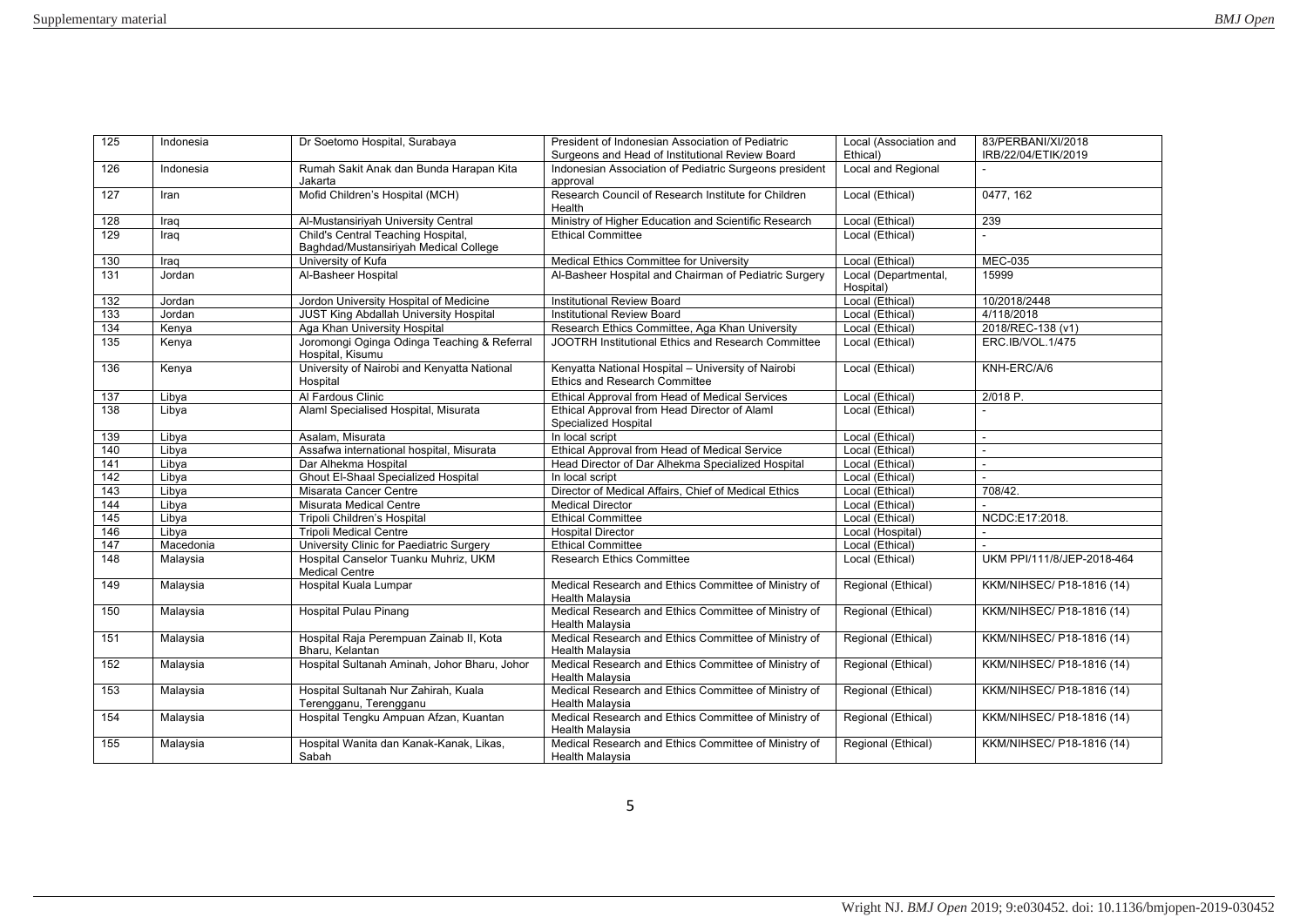| 156              | Malaysia             | Penang General Hospital                                                                        | Ethics & Medical research Committee                                               | Local (Ethical)          | KKM/NIHSEC/P18-1816(11)                                            |
|------------------|----------------------|------------------------------------------------------------------------------------------------|-----------------------------------------------------------------------------------|--------------------------|--------------------------------------------------------------------|
| 157              | Mexico               | Hospital General Tijuana, Baja California                                                      | Research and Ethics Committee                                                     | Local (Ethical)          |                                                                    |
| 158              | Mexico               | Hospital Civil de Guadalajara                                                                  | Research Committee and Ethics Committee                                           | Local (Ethical)          | 0247/18 HCJIM/2018 and<br>HCG/CEI-0913/18                          |
| 159              | Mexico               | Hospital de Especialidades del Nino y Mujer de                                                 | <b>Research Committee</b>                                                         | Local (Hospital)         | 135/10-10-2018/CIR.PED / HENM                                      |
|                  |                      | Queretaro                                                                                      |                                                                                   |                          |                                                                    |
| 160              | Mexico               | Hospital del Niño Poblano                                                                      | <b>Research Committee</b>                                                         | Local (Hospital)         | HNP 2018-16                                                        |
| 161              | Mexico               | Hospital Infantil de Mexico Federico Gomez                                                     | Committee of Research, Ethics and Biosecurity                                     | Local (Ethical)          | HIM 2018-043                                                       |
| 162              | Mexico               | Hospital Regional de Alta Especialidad del Niño<br>"Dr. Rodolfo Nieto Padrón"                  | Research and Ethics Committee                                                     | Local (Ethical)          | DI/051/18                                                          |
| 163              | Mexico               | Moctezuma Children's Hospital                                                                  | Research and Ethics Committee                                                     | Local (Ethical)          | 09-CEI-006-20180328                                                |
| 164              | Mexico               | Pediatric Hospital, Western Medical Center,<br>Mexican Institute of Social Security            | <b>SIRELCIS Administration</b>                                                    | Local (Hospital)         | F-CNNIC-2018-209                                                   |
| 165              | Morocco              | Centre Hospitalier Universaitaire IBN Sina de<br>Rabat, Rabat                                  | <b>Chief of Paediatric Emergency Services</b>                                     | Local (Departmental)     |                                                                    |
| 166              | Nigeria              | Amino Kano Teaching Hospital                                                                   | <b>Research Ethics Committee</b>                                                  | Local (Ethical)          | LAKTH/MAC/SUB/12A/ P-<br>3/VI/2402                                 |
| 167              | Nigeria              | Bowen University Teaching Hospital                                                             | <b>Ethics Committee</b>                                                           | Local (Ethical)          | NHREC/12/04/2012                                                   |
| 168              | Nigeria              | Federal Medical Centre Abeokuta                                                                | <b>Health Research Ethics Committee</b>                                           | Local (Ethical)          | FMCA/470/19                                                        |
| 169              | Nigeria              | Federal Medical Centre Umuahia                                                                 | <b>Health Research Ethics Committee</b>                                           | Local (Ethical)          | FMC/QEH/G.596/Vol.10/371                                           |
| 170              | Nigeria              | Federal Medical Centre Yola                                                                    | Research and Ethics Committee                                                     | Local (Ethical)          | FMCY/SUB/S.128/042                                                 |
| 171              | Nigeria              | Federal Teaching Hospital Gombe                                                                | <b>Health Research Ethics Committee</b>                                           | Local (Ethical)          | NHREC/25/10/2013                                                   |
| 172              | Nigeria              | Lagos State University Teaching Hospital                                                       | Health Research Ethics Committee of LASUTH (LREC)                                 | Local (Ethical)          | NHREC04/04/2008                                                    |
| $\overline{173}$ | Nigeria              | Lagos University Teaching Hospital                                                             | Lagos University Teaching Hospital Health Research<br>Ethics Committee (LUTHHREC) | Local (Ethical)          | NHREC 19/12/2008a                                                  |
| 174              | Nigeria              | National Hospital Abuja                                                                        | Institute Review Board Committee                                                  | Local (Ethical)          | NHA/EC/054/2018                                                    |
| 175              | Nigeria              | Nnamdi Azikiwe University Teaching hospital                                                    | <b>Ethics Committee</b>                                                           | Local (Ethical)          | NAUTH/CS/668/VOL.2 /024 and<br>NAUTH/CS/66/VOL.11/<br>171/2018/107 |
| 176              | Nigeria              | Olabisi Onabanjo University Teaching Hospital                                                  | <b>Health Research Ethics Committee</b>                                           | Local (Ethical)          | NHREC/28/11/2017                                                   |
| 177              | Nigeria              | University College Hospital, Ibadan                                                            | Ethics Committee and Head of Department of Surgery                                | Local (Ethical)          | UI/EC/18/0432                                                      |
| 178              | Nigeria              | University of Abuja Teaching Hospital                                                          | <b>Health Research Ethics Committee</b>                                           | Local (Ethical)          | <b>UATH/HREC/PR/2019/001</b>                                       |
| 179              | Nigeria              | University of Nigeria Teaching Hospital                                                        | <b>Health Research Ethics Committee</b>                                           | Local (Ethical)          | UNTH/CSA/329/OL5                                                   |
| 180              | Pakistan             | Aga Khan University                                                                            | <b>Ethics Review Committee</b>                                                    | Local (Ethical)          | 2019-0454-2658                                                     |
| 181              | Pakistan             | Children's Hospital, PIMS, and Shaheed<br>Zulfigar Ali Bhutto Medical University,<br>Islamabad | <b>Ethical Review Board</b>                                                       | Local (Ethical)          | 1-1/2015 / ERB / SZABMU / 274                                      |
| 182              | Pakistan             | Karachi Indus hospital                                                                         | Interactive Research and Development Institute Review<br>Board                    | Local (Ethical)          | IRD IRB 2018 07 012                                                |
| 183              | Pakistan             | Lahore King Edward Medical University                                                          | Institute Review Board                                                            | Local (Ethical)          | 109/RC/KEMU                                                        |
| 184              | Pakistan             | <b>Liaquat National Hospital</b>                                                               | <b>Ethics Review Committee</b>                                                    | Local (Ethical)          | 0434-2018 LNH-ERC                                                  |
| 185              | Pakistan             | The Children's Hospital and the Institute of<br>Child Health                                   | Institute Review Board                                                            | Local (Ethical)          | 45868                                                              |
| 186              | Palestine, Gaza      | Al-Aqsa Hospital, Gaza Strip                                                                   | Helsinki Committee for Ethical Approval                                           | National (ethical)       | PHRC/HC/41//18                                                     |
| 187              | Palestine, Gaza      | Al-Shifa Hospital, Gaza Strip                                                                  | Helsinki Committee for Ethical Approval                                           | National (ethical)       | <b>PHRC/HC/41//18</b>                                              |
| 188              | Palestine, Gaza      | European Gaza Hospital, Gaza Strip                                                             | Helsinki Committee for Ethical Approval                                           | National (ethical)       | PHRC/HC/41//18                                                     |
| 189              | Palestine, West Bank | Ahli Hospital, Hebron                                                                          | In Arabic script                                                                  | National/Local (ethical) |                                                                    |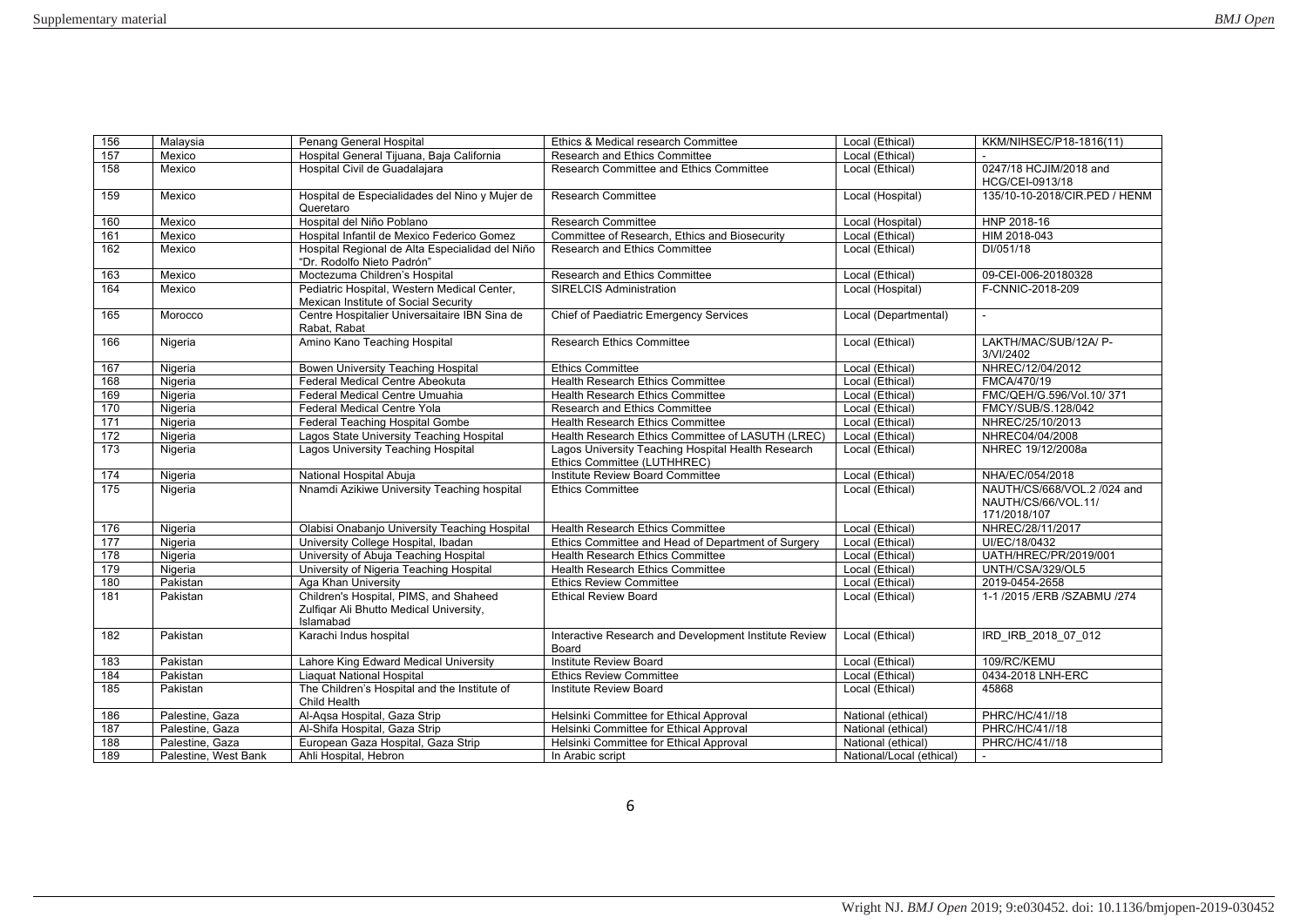|                  | Palestine, West Bank | Jenin Government Hospital, Jenin                    |                                                        | National/Local (ethical) | $\sim$                   |
|------------------|----------------------|-----------------------------------------------------|--------------------------------------------------------|--------------------------|--------------------------|
| 190<br>191       | Palestine, West Bank | Mount of Olives/Makassed, Jerusalem                 | In Arabic script<br>In Arabic script                   | National/Local (ethical) |                          |
| 192              | Palestine, West Bank | Palestinian Medical Complex (PMC), Ramallah         | In Arabic script                                       | National/Local (ethical) |                          |
| 193              | Palestine, West Bank | Rafidia Surgery Hospital, Nablus                    | In Arabic script                                       | National/Local (ethical) |                          |
|                  |                      |                                                     |                                                        |                          |                          |
| 194              | Palestine, West Bank | Red Crescent Society, Hebron                        | In Arabic script                                       | National/Local (ethical) |                          |
| 195              | Papua New Guinea     | Mount Hagen General Hospital                        | <b>Director Clinical Excellence</b>                    | Local (Hospital)         |                          |
| 196              | Papua New Guinea     | Port Moresby General Hospital                       | Director Medical Services and Ethical Committee        | Local (Ethical)          | ÷.                       |
| 197              | Peru                 | Cavetano Heredia Hospital                           | Institutional Committee of Ethics and Investigation    | Local (Ethical)          | $\sim$                   |
| 198              | Peru                 | Guillermo Almenara National Hospital, Lima          | <b>Ethical Committee</b>                               | Local (Ethical)          | 174-2018                 |
| 199              | Peru                 | Hospital Dos de Mayo                                | Ethics committee in biomedical research                | Local (Ethical)          | 085-2018-CEIB-HNDM       |
| 200              | Peru                 | Hospital Nacional Alberto Sabogal Sologuren         | Institutional committee on ethics in research          | Local (Ethical)          | 549-OAIyD-HNASS-ESSALUD- |
|                  |                      |                                                     |                                                        |                          | 2018                     |
|                  |                      |                                                     |                                                        |                          | 79-UCP-DC-GQ-HNASS-      |
|                  |                      |                                                     |                                                        |                          | ESSALUD-2018             |
| 201              | Peru                 | Hospital Nacional Docente Madre Niño San            | Committee of Institutional Ethics and Research         | Local (Ethical)          | 12200-18                 |
|                  |                      | Bartolomé                                           |                                                        |                          |                          |
| $\overline{202}$ | Peru                 | Hospital Nacional Edgardo Rebagliati Martins        | <b>Ethics Committee</b>                                | Local (Ethical)          | 943-OCIYD-GHNERM-GRPR-   |
|                  |                      |                                                     |                                                        |                          | ESSALUD-2018             |
|                  |                      |                                                     |                                                        |                          |                          |
| 203              | Peru                 | Hospital Regional Del Cusco                         | Research committee and training unit                   | Local (Hospital)         | 8868-18.                 |
| 204              | Peru                 | Instituto Nacional de Salud Del Niño                | Institutional Committee of Ethics and Investigation    | Local (Ethical)          | $PI-64/18$               |
| 205              | Peru                 | Instituto Nacional de Salud de Nino de San<br>Borja | Institutional Committee of Ethics and Investigation    | Local (Ethical)          | PI-2018-246              |
| 206              | Peru                 | Instituto Nacional Materno Perinatal                | <b>Health Minister</b>                                 | Local (Hospital)         | 699-2018-DEN/INMP        |
| 207              | Peru                 | Pediatric Emergencies Hospital                      | Head of the Teaching and Research Support Office       | Local (Hospital)         | 065-2018-OADI-HEP/MINSA  |
| 208              | Philippines          | Philippines Children's Medical Center               | Institutional Review Board - Ethics Committee          | Local (Ethical)          | PCMC IRB-EC 2018-040     |
| 209              | Romania              | Children Clinical Hospital of Brasov,               | <b>Ethical Committee</b>                               | Local (Ethical)          |                          |
|                  |                      | Brasov/University of Brasov                         |                                                        |                          |                          |
| 210              | Romania              | Marie Curie Hospital in Bucharest                   | <b>Ethical Committee</b>                               | Local (Ethical)          | ÷.                       |
| 211              | Serbia               | Clinical Centre for Paediatric Surgery and          | Ethics Committee of the Faculty of Medicine University | Local (Ethical)          | 12-3182-2/11             |
|                  |                      | Orthopaedics, Clinical Center Niš                   | of Niš President                                       |                          |                          |
| 212              | Serbia               | University Children's Hospital                      | <b>Ethics Committee</b>                                | Local (Ethical)          | 14/390                   |
| 213              | South Africa         | Frere Hospital                                      | Clinical Governance Committee and Frere and Cecilia    | Local (Ethical)          | FCMHREC/013/2019         |
|                  |                      |                                                     | Makiwane Hospitals Research Ethics Committee           |                          |                          |
| 214              | South Africa         | Greys Hospital, Pietermaritzburg                    | Subcommittee of Biomedical Research Ethics             | Local (Ethical)          | BCA221/13                |
|                  |                      |                                                     | Committee                                              |                          |                          |
| 215              | South Africa         | Grootte Schurr Hospital                             | Human Research Ethics Committee and Medical            | Local (Ethical)          | 572/2018 and RCC158      |
|                  |                      |                                                     | Services Manager                                       |                          |                          |
| 216              | South Africa         | <b>Red Cross War Memorial</b>                       | Human Research Ethics Committee and Medical            | Local (Ethical)          | 572/2018 and RCC158      |
|                  |                      |                                                     | Services Manager                                       |                          |                          |
| $\overline{217}$ | South Africa         | Tygerberg Children's Hospital                       | Human Research Ethics Committee and Medical            | Local (Ethical)          | N18/09/101               |
|                  |                      |                                                     | Services Manager                                       |                          |                          |
| 218              | Sri Lanka            | Lady Ridgeway Hospital for Children                 | <b>Ethical Committee</b>                               | Local (Ethical)          |                          |
| 219              | Sudan                | Khartoum University Hospital                        | Head of Department of Paediatric Surgery               | Local (Departmental)     | $\sim$                   |
| 220<br>221       | Syria                | <b>Aleppo University Hospital</b>                   | Dean of Faculty of Medicine                            | Local (Dean)             | $\blacksquare$           |
|                  | Syria                | AlShahbaa Hospital, Aleppo city                     | Head of Alshahbaa Private Hospital                     | Local (Hospital)         |                          |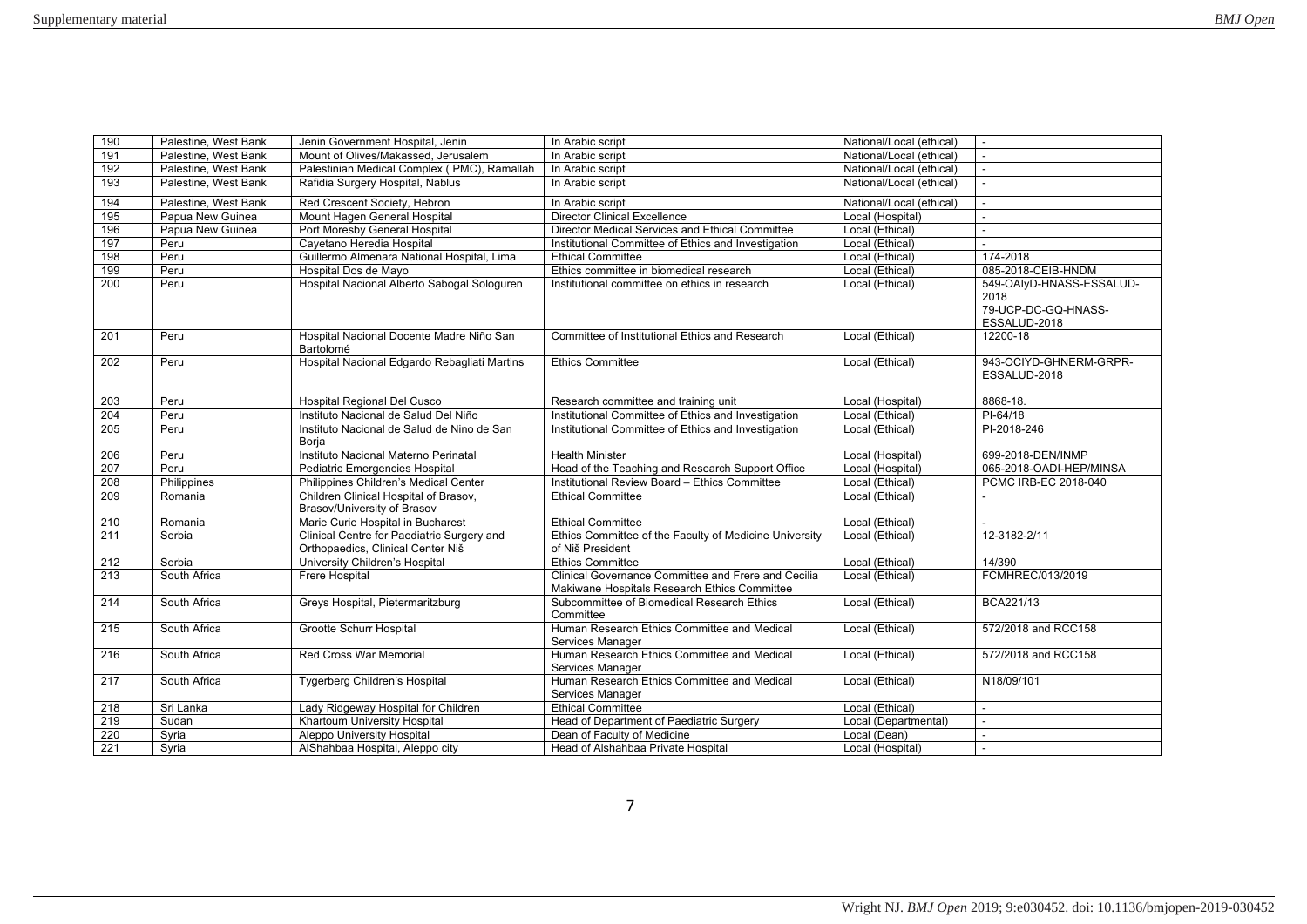| 222                    | Syria                               | <b>Tishreen University Hospital</b>          | In Arabic                                                                            | Local (Ethical)  | ÷.                                 |
|------------------------|-------------------------------------|----------------------------------------------|--------------------------------------------------------------------------------------|------------------|------------------------------------|
| 223                    | Thailand                            | Bangkok Ramathibodi Hospital                 | <b>Institutional Review Board</b>                                                    | Local (Ethical)  | $07 - 61 - 17$                     |
| 224                    | Thailand                            | Chiangmai Jiraporn Khorana                   | <b>Ethics Committee</b>                                                              | Local (Ethical)  | SUR-2561-05619                     |
| 225                    | Thailand                            | Hatyai Hospital                              | <b>Research Ethics Committee</b>                                                     | Local (Ethical)  | 80/2561                            |
| 226                    | Thailand                            | Khon Kaen University                         | Ethics Committee for Human Research                                                  | Local (Ethical)  | HE611526                           |
| 227                    | Thailand                            | National Institute of Child Health (QSNICH)  | <b>Research Ethics Review Committee</b>                                              | Local (Ethical)  | 61-065                             |
| 228                    | Thailand                            | Siriraj Hospital                             | Institutional Review Board                                                           | Local (Ethical)  | 687/2561(EC2)                      |
| 229                    | Thailand                            | Sisaket Hospital                             | <b>Research Ethics Committee</b>                                                     | Local (Ethical)  | 071/2561.                          |
| 230                    | Tunisia                             | CHU Hedi Chaker Hospital                     | President of the Ethical Committee                                                   | Local (Ethical)  | $\sim$                             |
| 231                    | Tunisia                             | Fattouma Bourquiba Hospital                  | President of the Ethical Committee                                                   | Local (Ethical)  |                                    |
| 232                    | Turkey                              | Adana State Training Hospital                | <b>Head Physician</b>                                                                | Local (Hospital) | 60247264-799-41                    |
| 233                    | Turkey                              | Amerikan Hospital, Istanbul                  | Ethics Committee Chairman                                                            | Local (Ethical)  | 2018.235.irbi.028.                 |
| 234                    | Turkev                              | Bezmialem University School of Medicine      | <b>Hospital President</b>                                                            | Local (Hospital) | 54022451-050.05.04                 |
| 235                    | Turkey                              | <b>Biruni University Hospital</b>            | University Ethics Committee                                                          | Local (Ethical)  |                                    |
| 236                    | Turkey                              | Gazi University School of Medicine           | <b>University Dean</b>                                                               | Local (Dean)     | 24074710-604.01.01-47              |
| 237                    | Turkey                              | Karadeniz technical University               | <b>Head Physician</b>                                                                | Local (Hospital) | E.10031                            |
| 238                    | Turkey                              | <b>Koc University</b>                        | Ethics Committee Chairman                                                            | Local (Ethical)  | 2018.235.irbi.028                  |
| 239                    | Turkev                              | Muğla Education and Research Hospital        | Chief of Staff                                                                       | Local (Hospital) | 2018.235.IRB1.028                  |
| 240                    | Uzbekistan                          | Republican Perinatal Center                  | In local script                                                                      | Local (Ethical)  | 000174                             |
| 241                    | Uzbekistan                          | Republican Specialized Scientific Practical  | In local script                                                                      | Local (Ethical)  | ÷.                                 |
|                        |                                     | Medical Center of Pediatrics. Tashkent       |                                                                                      |                  |                                    |
| 242                    | Zambia                              | University Teaching Hospital, Lusaka         | <b>ERES Converge I Institutional Review Board</b>                                    | Local (Ethical)  | 2018-Sept-001                      |
| <b>TOTAL MICs: 217</b> |                                     |                                              |                                                                                      |                  |                                    |
|                        | <b>High-Income Countries (HICs)</b> |                                              |                                                                                      |                  |                                    |
| 243                    | Australia                           | Children's Hospital at Westmead, Sydney      | Research Governance Officer and Human Research<br><b>Ethics Committee</b>            | Local (Ethical)  | LNR/18/SCHN/347                    |
| 244                    | Australia                           | <b>Gold Coast University Hospital</b>        | Human Research Ethics Committee                                                      | Local (Ethical)  | HREC/18/QGC/47042                  |
| 245                    | Australia                           | Monash Children's Hospital, Victoria         | Human Research Ethics Committees                                                     | Local (Ethical)  | HREC/43418/MonH-2018-<br>67965(v1) |
| 246                    | Australia                           | The Royal Children's Hospital, Melbourne     | Murdoch Children's Research Institute and Research<br>Ethics and Governance Officer  | Local (Ethical)  | QA/50138/RCHM-2018                 |
| 247                    | Austria                             |                                              |                                                                                      |                  |                                    |
| 248                    |                                     | Medical University of Graz                   | <b>Ethics Committee</b>                                                              | Local (Ethical)  | 31-157 ex. 18/19                   |
| 249                    | Austria                             | Medical University of Vienna, Spitalgasse    | <b>Ethics Committee</b>                                                              | Local (Ethical)  | 2006/2018                          |
|                        | Belaium                             | Queen Fabiola University Children's Hospital | <b>Ethics Committee</b>                                                              | Local (Ethical)  | B406201837832                      |
|                        | <b>Brunei Darussalam</b>            | RIPAS Hospital, Bandar Seri Begawan          | Medical and Health Research and Ethics Committee                                     | Local (Ethical)  | MHREC/MOH/2018/7                   |
| 250<br>251             | Canada                              | Ste-Justine Children's Hospital              | Scientific Research Committee and Research Ethics<br><b>Board for Ethical Review</b> | Local (Ethical)  | 2019-2158                          |
| 252                    | Chile                               | San Juan de Dios Hospital                    |                                                                                      | Local (Ethical)  | 47/2018                            |
| 253                    | <b>Czech Republic</b>               | Fakultni Nemocnice BRNO                      | Ethics Committee for Scientific Investigation<br><b>Ethics Committee</b>             | Local (Ethical)  | 13-130219/EK                       |
| 254                    | <b>Czech Republic</b>               | University Hospital Hradec Kralove           | <b>Ethics Committee</b>                                                              | Local (Ethical)  | 201812 s17p                        |
| 255                    | <b>Czech Republic</b>               | University Hospital Motol                    | <b>Ethics Committee</b>                                                              | Local (Ethical)  |                                    |
| 256                    | England                             | Alder Hey Children's Hospital                | Governance and Quality Assurance Team                                                | Local (Hospital) | 5714                               |
| 257                    | England                             | Birmingham Children's Hospital               | Clinical Audit Registration and Management System                                    | Local (Hospital) | CARMS-30164                        |
| 258                    | England                             | <b>Bristol Royal Hospital for Children</b>   | <b>Audit Governor</b>                                                                | Local (Hospital) |                                    |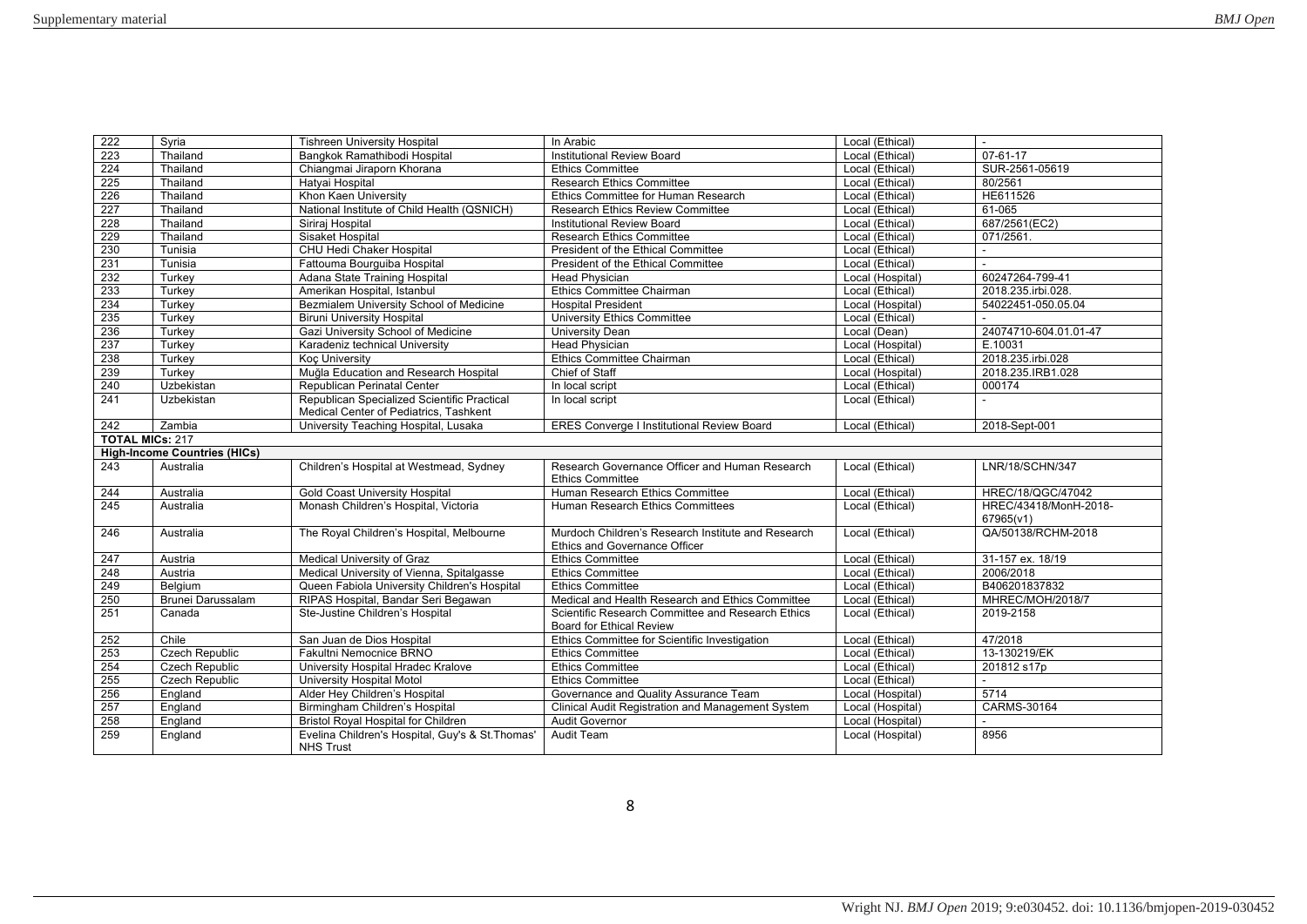| 260 | England     | John Radcliffe Hospital, Oxford                                            | <b>Clinical Effectiveness Committee</b>                        | Local (Hospital)   | 5150                               |
|-----|-------------|----------------------------------------------------------------------------|----------------------------------------------------------------|--------------------|------------------------------------|
| 261 | England     | King's College Hospital                                                    | Governance Manager                                             | Local (Hospital)   | CH011                              |
| 262 | England     | Leeds General Infirmary                                                    | Clinical Director and Deputy Caldicott Guardian                | Local (Hospital)   | Globalpaedsurg                     |
| 263 | England     | Leicester and Kettering Hospitals                                          | <b>Clinical Audit Facilitator</b>                              | Local (Hospital)   | 9482e                              |
| 264 | England     | Nottingham Hospital                                                        | <b>Audit Department</b>                                        | Local (Hospital)   | 18-350C                            |
| 265 | England     | Southampton General Hospital                                               | <b>Audit Department</b>                                        | Local (Hospital)   | <b>SEV/0049</b>                    |
| 266 | England     | <b>St Georges Hospital</b>                                                 | <b>Audit Department</b>                                        | Local (Hospital)   | AUD1000163                         |
| 267 | France      | <b>CHU Amiens</b>                                                          | <b>Ethical Review Board</b>                                    | National (Ethical) | 18.105                             |
| 268 | France      | CHU Amiens-Picardie, Amiens                                                | <b>Ethical Review Board</b>                                    | National (Ethical) | 18.105                             |
| 269 | France      | CHU Angers                                                                 | <b>Ethical Review Board</b>                                    | National (Ethical) | 18.105                             |
| 270 | France      | CHU APHM-Marseille                                                         | <b>Ethical Review Board</b>                                    | National (Ethical) | 18.105                             |
| 271 | France      | CHU APHP-Bicêtre                                                           | <b>Ethical Review Board</b>                                    | National (Ethical) | 18.105                             |
| 272 | France      | <b>CHU APHP-Necker</b>                                                     | <b>Ethical Review Board</b>                                    | National (Ethical) | 18.105                             |
| 273 | France      | CHU APHP-Robert Debré                                                      | <b>Ethical Review Board</b>                                    | National (Ethical) | 18.105                             |
| 274 | France      | <b>CHU Bordeaux</b>                                                        | <b>Ethical Review Board</b>                                    | National (Ethical) | 18.105                             |
| 275 | France      | CHU Limoges                                                                | <b>Ethical Review Board</b>                                    | National (Ethical) | 18.105                             |
| 276 | France      | <b>CHU Poitiers</b>                                                        | <b>Ethical Review Board</b>                                    | National (Ethical) | 18.105                             |
| 277 | France      | <b>CHU Rennes</b>                                                          | <b>Ethical Review Board</b>                                    | National (Ethical) | 18.105                             |
| 278 | France      | CHU Rouen                                                                  | <b>Ethical Review Board</b>                                    | National (Ethical) | 18.105                             |
| 279 | France      | <b>CHU StEtienne</b>                                                       | <b>Ethical Review Board</b>                                    | National (Ethical) | 18.105                             |
| 280 | France      | <b>CHU Toulouse</b>                                                        | <b>Ethical Review Board</b>                                    | National (Ethical) | 18.105                             |
| 281 | Germany     | <b>Frankfurt University Hospital</b>                                       | <b>Ethics Committee</b>                                        | Local (Ethical)    | 346/18                             |
| 282 | Germany     | Hospital St. Barbara Elisabeth Halle                                       | <b>Ethics Committee</b>                                        | Local (Ethical)    |                                    |
| 283 | Germany     | Krankenhaus Barmherzige Brüder Regensburg                                  | <b>Ethics Committee</b>                                        | Local (Ethical)    | 19-1263-101                        |
| 284 | Germany     | Kinderchirurgie Vivantes Neukölln, Berlin                                  | Coordinator of Clinical Research and Academic                  | Local (Hospital)   |                                    |
|     |             |                                                                            | Teaching                                                       |                    |                                    |
| 285 | Germany     | Medical Faculty Otto-von-Guericke University<br>Magdeburg                  | <b>Executive Director of Ethics Committee</b>                  | Local (Ethical)    | 151/18                             |
| 286 | Germany     | Universitat zu Lubeck                                                      | <b>Ethics Committee</b>                                        | Local (Ethical)    | 18-249                             |
| 287 | Italy       | San Matteo Hospital                                                        | Secretary to the Head of Science Technology                    | Local (Hospital)   | 20180097159                        |
| 288 | Hungary     | Albert Szent-Györgyi Clinical Centre, Szeged                               | Human Investigation Review Board                               | Local (Ethical)    | 4413                               |
| 289 | Lithuania   | Children's Hospital, Affiliate of Vilnius University<br><b>Hospital SK</b> | Chairman                                                       | Local (Hospital)   | 18VSR-1735<br>158200-18/9-1061-562 |
| 290 | Lithuania   | Lithuanian University of Health Sciences                                   | Chairman of Kaunas RBTEK                                       | Local (Hospital)   |                                    |
| 291 | New Zealand | Christchurch Hospital                                                      | Quality Co-ordinator Childs Health and Audit Group             | Local (Hospital)   | BE-2-82                            |
| 292 | New Zealand | Starship Children's Hospital, NZ                                           | Southern health and Disability Ethics Committee                | Local (Ethical)    | 18/STH/143                         |
| 293 | New Zealand | Waikato Hospital                                                           | Director of Quality and Patient Safety                         | Local (Hospital)   | RD018104                           |
| 294 | New Zealand | <b>Wellington Hospital</b>                                                 | Operations Manager Child Health Service                        | Local (Hospital)   |                                    |
| 295 | Poland      | Department of Children's Developmental                                     | <b>Bioethical Commission</b>                                   | Local (Ethical)    | KNW/0022/KB/204/I/18               |
|     |             | Defects Surgery and Traumatology                                           |                                                                |                    |                                    |
| 296 | Poland      | Medical University of Gdańsk                                               | <b>Bioethical Committee for Research</b>                       | Local (Ethical)    | NKBBN/456/2018                     |
| 297 | Poland      | Medical University of Silesia, Katowice                                    | <b>Bioethical Commission</b>                                   | Local (Ethical)    | KNW/0022/KB/172/18                 |
| 298 | Poland      | Warsaw Children's Memorial Health Institute                                | <b>Bioethical Commission and Ethical Committee</b><br>Assembly | Local (Ethical)    | 20/KBE/2018                        |
| 299 | Poland      | Wladyslaw Buskowski Children's Hospital                                    | <b>Bioethical Commission</b>                                   | Local (Ethical)    | 44/2018                            |
| 300 | Poland      | <b>Wroclaw University</b>                                                  | <b>Bioethical Commission</b>                                   | Local (Ethical)    | 133/XV R/2017                      |
|     |             |                                                                            |                                                                |                    |                                    |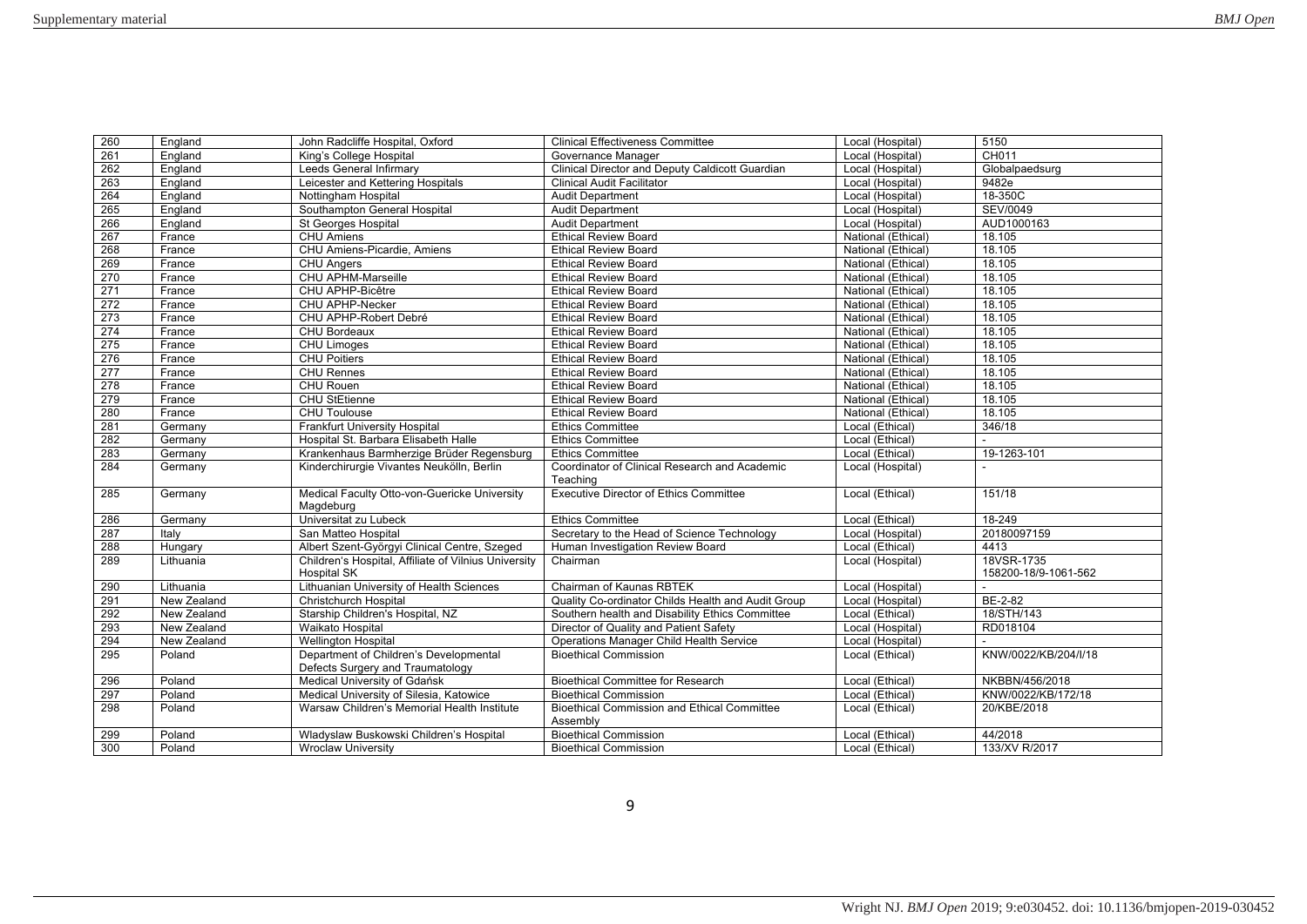| 301              | Qatar        | Sidra Medecine, Doha                                       | <b>Institutional Review Board</b>                              | Local (Ethical)      | 1808029580      |
|------------------|--------------|------------------------------------------------------------|----------------------------------------------------------------|----------------------|-----------------|
| 302              | Saudi Arabia | King Fahd Armed Forces Hospital                            | Director of the Research Center, Research and Ethics           | Local (Ethical)      | <b>REC 261</b>  |
|                  |              |                                                            | Committee                                                      |                      |                 |
| 303              | Saudi Arabia | King Saud University College of Medicine                   | <b>Institutional Review Board</b>                              | Local (Ethical)      | E-18-3427       |
| 304              | Scotland     | Glasgow Children's Hospital, NHS Greater                   | Caldicott Guardian                                             | Local (Hospital)     |                 |
|                  |              | Glasgow and Clyde                                          |                                                                |                      |                 |
| 305              | Scotland     | Royal Hospital for Sick Children                           | <b>Associate Medical Director</b>                              | Local (Hospital)     | ÷.              |
| 306              | Singapore    | KK Women's and Children's Hospital, Little                 | <b>Head of Department</b>                                      | Local (Departmental) |                 |
|                  |              | India                                                      |                                                                |                      |                 |
| 307              | South Korea  | Cheonnam National University Hospital, Dong-               | Chonnam National University Hospital Biomedical                | Local (Ethical)      |                 |
|                  |              | qu, Gwangju                                                | Research Ethics Review Committee Chairperson                   |                      |                 |
| 308              | South Korea  | <b>Samsung Medical Centre</b>                              | <b>Institutional Review Board</b>                              | Local (Ethical)      | 2018-09-110     |
| 309              | South Korea  | Seoul National University Children's Hospital              | <b>Institutional Review Board</b>                              | Local (Ethical)      | H-1810-050-977  |
| 310              | South Korea  | Seoul St. Marys Hospital                                   | <b>Institutional Review Board</b>                              | Local (Ethical)      | KC18OCGI0669    |
| 311              | Spain        | Barcelona Sant Joan de Déu Hospital                        | Secretary of CEIM Sant Joan de Déu                             | Local (Hospital)     |                 |
| $\overline{312}$ | Spain        | Complejo Hospitalario Universitario de a<br>Coruña (CHUAC) | Head of Paediatric Surgery Unit                                | Local (Departmental) |                 |
| 313              | Spain        | Hospital Clinico Universitario de Valladolid               | Director Manager and CEIM of Valladoid Health Area             | Local (Hospital)     | ÷.              |
| 314              | Spain        | Maternal Hospital Infantil de Badajoz                      | Secretary of the Ethical Investigation Committee of            | Local (Ethical)      |                 |
|                  |              |                                                            | <b>Badajoz Clinic</b>                                          |                      |                 |
| 315              | Spain        | Zaragoza Hospital Universitario Miquel                     | Favourable Report Project of Biomedical Research a             | Local (Hospital)     | L,              |
|                  |              |                                                            | Secretary of the CEIC Aragón (CEICA)                           |                      |                 |
| 316              | Sweden       | Lund Skåne University Hospital Pediatric Care              | Consultation group for quality registers                       | Local (Hospital)     | $\sim$          |
|                  |              | Hospital                                                   |                                                                |                      |                 |
| 317              | Sweden       | Queen Silvia Children's Hospital                           | Area Manager of QSCH and Head of operations or unit<br>manager | Local (Hospital)     |                 |
| 318              | Sweden       | Sachs Children's Hospital                                  | <b>Patient Area Director</b>                                   | Local (Hospital)     |                 |
| 319              | Sweden       | Uppsala University Children's Hospital                     | Section Chief, Paediatric Surgery Clinician                    | Local (Departmental) |                 |
| 320              | Switzerland  | Inselspital/University Hospital, Bern                      | Kantonale Ethics Committee                                     | Local (Ethical)      | $\sim$          |
| 321              | <b>UAE</b>   | Danat Al Emarat Hospital                                   | <b>Head of Surgery</b>                                         | Local (Departmental) | ÷.              |
| 322              | Uruguay      | University De La Republica Facultad de<br>Medicina         | Service Chief for the Neonatal Department                      | Local (Departmental) |                 |
| 323              | Uruguay      | Centro Hospitalario Pereira Rossell                        | <b>Audit Team</b>                                              | Local (Hospital)     |                 |
| 324              | <b>USA</b>   | Ann and Robert H. Lurie Children's Hospital of<br>Chicago  | Institutional Review Board                                     | Local (Ethical)      | IRB 2019-2334   |
| 325              | <b>USA</b>   | Beaumont's Children's Hospital in Royal Oak                | <b>Institutional Review Board</b>                              | Local (Ethical)      | IRB 2018-402    |
| 326              | <b>USA</b>   | Children's Hospital of Wisconsin                           | <b>Institutional Review Board</b>                              | Local (Ethical)      | 1352795-2       |
| 327              | <b>USA</b>   | Dartmouth-Hitchcock Medical Center                         | Committee for the Protection of Human Subiects                 | Local (Ethical)      | STUDY00031666   |
| 328              | <b>USA</b>   | Le Bonheur Children's Hospital Memphis                     | <b>UTHSC Institutional Review Board</b>                        | Local (Ethical)      | 18-06176-XP     |
| 329              | <b>USA</b>   | Nationwide Children's Hospital                             | Institutional Review Board Office                              | Local (Ethical)      | IRB18-01005     |
| 330              | <b>USA</b>   | New York Presbyterian Morgan Stanley                       | <b>Institutional Review Board</b>                              | Local (Ethical)      | IRB-AAAS0645    |
|                  |              | Children's Hospital                                        |                                                                |                      |                 |
| 331              | <b>USA</b>   | Oregon Health and Science University                       | <b>Institutional Review Board</b>                              | Local (Ethical)      | STUDY00018665   |
| 332              | <b>USA</b>   | Phoenix Children's Hospital                                | <b>Institutional Review Board</b>                              | Local (Ethical)      | PCH IRB #18-100 |
| 333              | <b>USA</b>   | University of Miami                                        | <b>Institutional Review Board</b>                              | Local (Ethical)      | 20181054        |
| 334              | <b>USA</b>   | University of Michigan                                     | Co-chairs of Institutional Review Board MED                    | Local (Ethical)      | HUM 00151299    |
| 335              | <b>USA</b>   | University of Texas Medical Branch                         | Institutional Review Board Vice Chairman                       | Local (Ethical)      | IRB18-0318      |